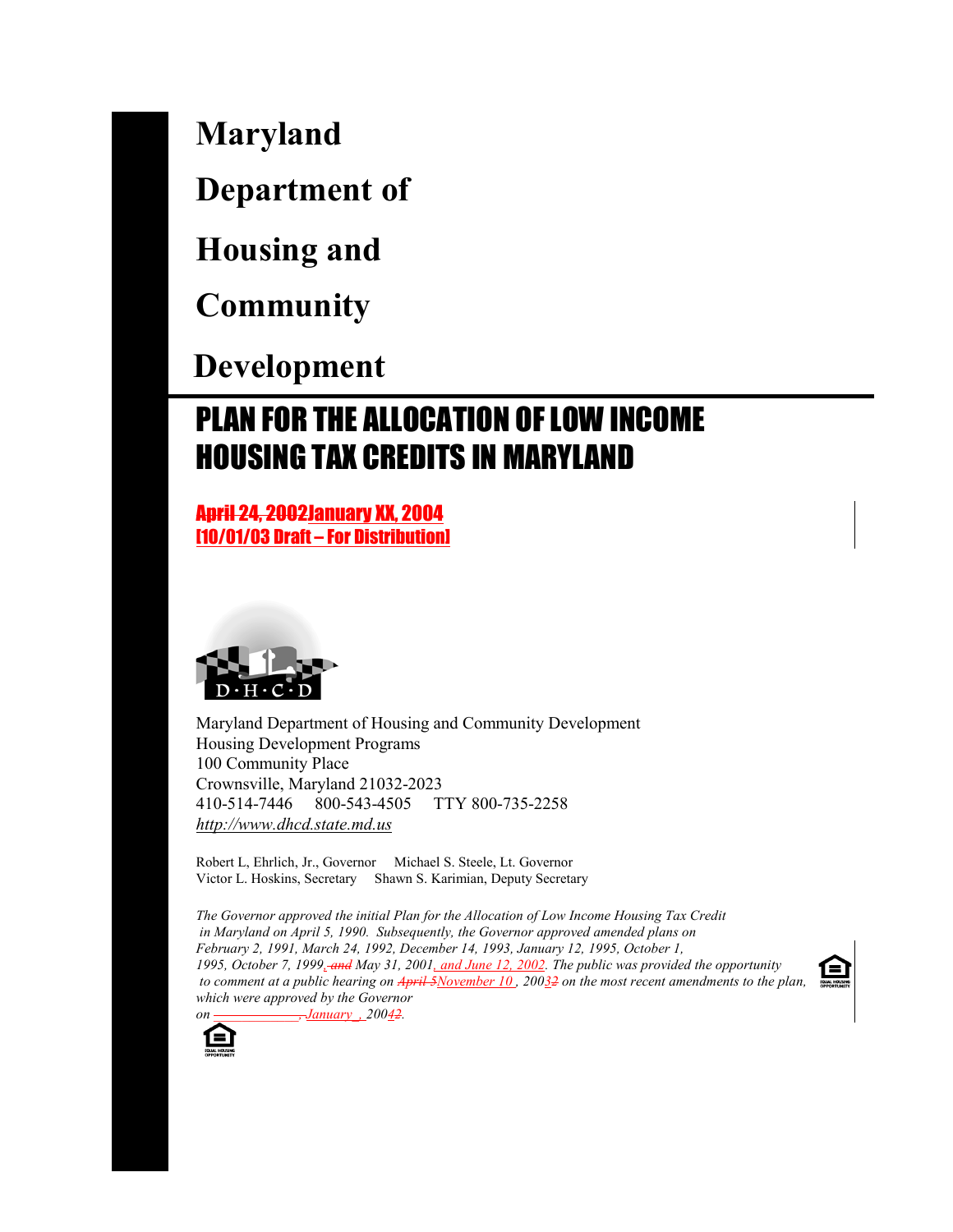| In General                                                     | 1<br>1          |
|----------------------------------------------------------------|-----------------|
| Determining the Amount of Tax Credit                           | 1               |
| Income and Rent Restrictions                                   | 1               |
| The <b>Allocation PlanQualified Allocation Plan</b>            |                 |
| Introduction                                                   | 2               |
| Award of Tax Credits                                           | 2<br>$\sqrt{2}$ |
| Adoption of the Allocation PlanQualified Allocation Plan       | $\overline{2}$  |
| Administration of the Allocation PlanQualified Allocation Plan | 3               |
|                                                                | 4               |
| <b>Application Process</b>                                     | 4               |
| Fees                                                           | 4               |
| Extensions                                                     | 5               |
|                                                                | 5               |
| In General                                                     | 5               |
| <b>Forward Reservations</b>                                    | 6               |
| Increases in Reservation                                       | 6               |
| <b>Tax Credit Rates</b>                                        | 7               |
| <b>Cancellation of Reservation</b>                             | 7               |
| Limitations on Reservation                                     | 7               |
|                                                                | 8               |
| In General                                                     | 8               |
| <b>Cancellations of Allocation</b>                             | 9               |
|                                                                | 10              |
| Non-Profit Set-Aside                                           | 10              |
| Secretary's Reserve                                            | 10              |
|                                                                | 11              |
|                                                                | 12              |
| Introduction                                                   | 12              |
| Recordkeeping and Record Retention                             | 12              |
| Certification and Review                                       | 13              |
| Inspection                                                     | 15              |
| Notification of Non-Compliance                                 | 16              |
| Retention of Records by CDA                                    | 16              |
| <b>Compliance Monitoring Fees</b>                              | 16              |
| Changes in Monitoring Procedures                               | 17              |
|                                                                | 17              |
| Subsidy Layering Review                                        | 17              |
| Correspondence and Submittals                                  | 17              |
| Partial Invalidity                                             | 18              |
| Disclaimer                                                     | 18              |

# ■ Contents

 $\overline{\phantom{a}}$ 

 $\overline{1}$ 

**Appendix A – Multifamily Rental Financing Program Guide**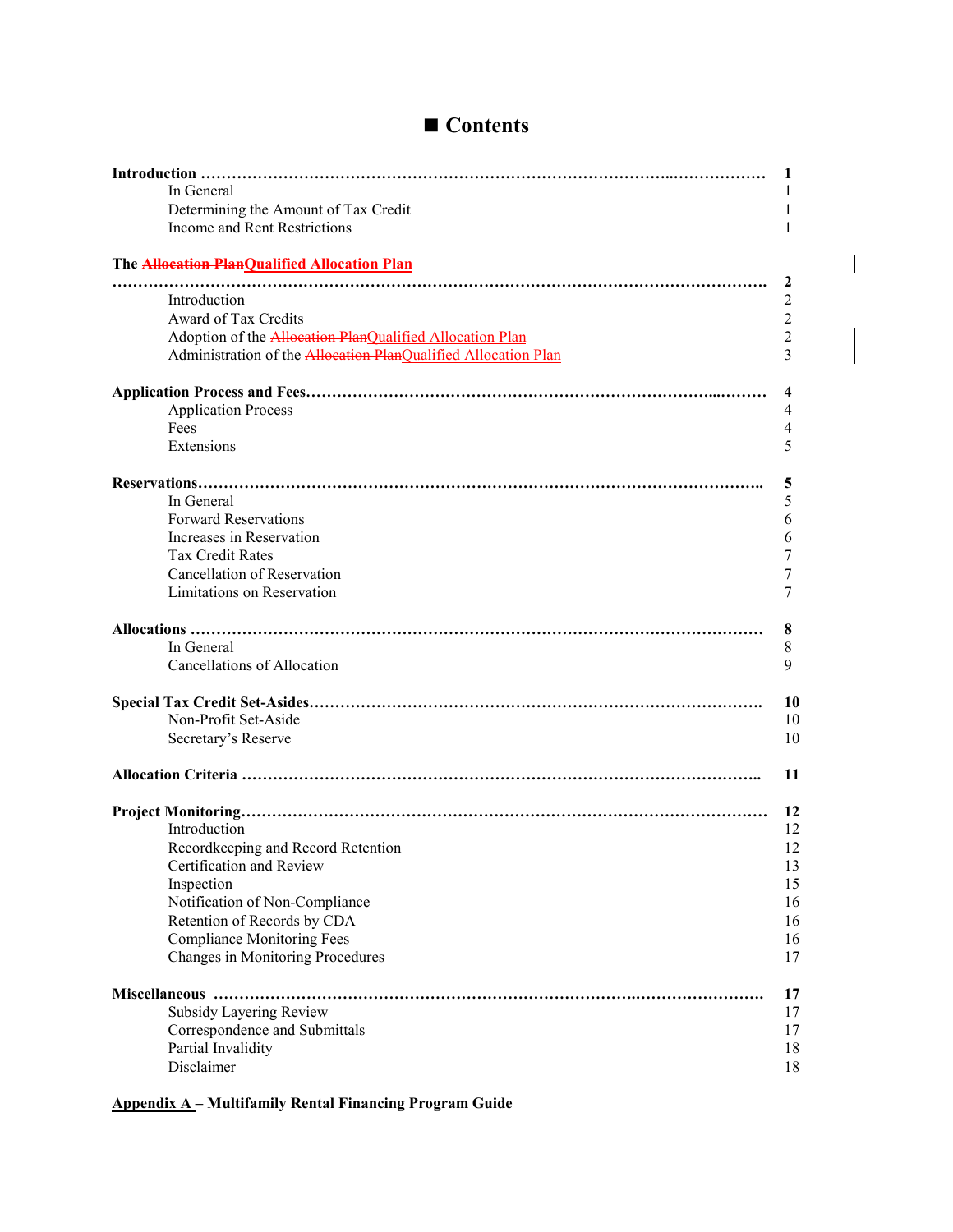# **Introduction**

## **In General**

The 1986 Tax Reform Act created the low-income housing tax credit (the "Tax Credit"), under §42 of the Internal Revenue Code of 1986, as amended (together with Treasury Regulations promulgated thereunder *(the "Regulations")*, the "Code"), to encourage the private sector to invest in the construction and rehabilitation of housing for low and moderate income individuals and families by providing qualified owners with credits against their federal income tax obligations. The Governor of the State of Maryland has designated the Maryland Department of Housing and Community Development (the "Department") as the agency authorized to allocate Tax Credits for residential rental projects in Maryland under this program (the "Tax Credit Program"). The Secretary of the Department (the "Secretary") has assigned this function to the Community Development Administration, an agency in the Division of Development Finance of the Department ("CDA"). The Tax Credits are available to owners of qualifying residential rental projects that meet certain low-income occupancy and rent restrictions.

Generally, each state may allocate a specified amount of Tax Credits annually, based primarily on the state's population. In addition, states that allocate 100% of their annual authority are eligible for additional authority for the following year from a national pool of unused Tax Credit authority.

### **Determining the Amount of Tax Credit**

The Tax Credits are generally provided to project owners in equal annual installments over a 10-year period. The Tax Credits may not exceed the applicable percentage of the qualified basis of each low income building in the project as defined in  $\frac{\text{Section }\$42(d)}{\text{ of the Code}}$ . The applicable percentage is the percentage that will yield, over the 10-year Tax Credit period, Tax Credits with a present value equal to either 70% or 30% of the qualified basis of the building. New construction and rehabilitation projects that are not federally subsidized are eligible for the 70% present value Tax Credit. Projects financed with federal funds or involving the acquisition of existing buildings (when combined with eligible rehabilitation) are eligible for the 30% present value Tax Credit. The Code also requires administering agencies to allocate only the amount necessary to make developments feasible. CDA makes this determination at three points in the process: at the time of application; at the time of reservation; and at the time the building is placed in service.

### **Income and Rent Restrictions**

The owner must elect to set aside, at a minimum, either 20% of the housing units in the project for households with incomes of 50% or less of the area median gross income, or 40% of the housing units in the project for households with incomes of 60% or less of the area median gross income. Household size is based on certain assumptions involving the bedroom configurations of the rental units. Rents for Tax Credit units may not exceed 30% of the applicable income limit.

The housing units must be set aside for low-income residents for an initial compliance period of 15 years (the "Initial Compliance Period"). In addition, federal law requires the owner to enter into an Extended Low-Income Housing Covenant ("Extended Use Covenant ELIHC") with CDA under which the low-income housing set-aside (meaning the actual number of units that generate Tax Credits and are set aside for low-income tenants), the rent restriction, and other requirements must continue for an additional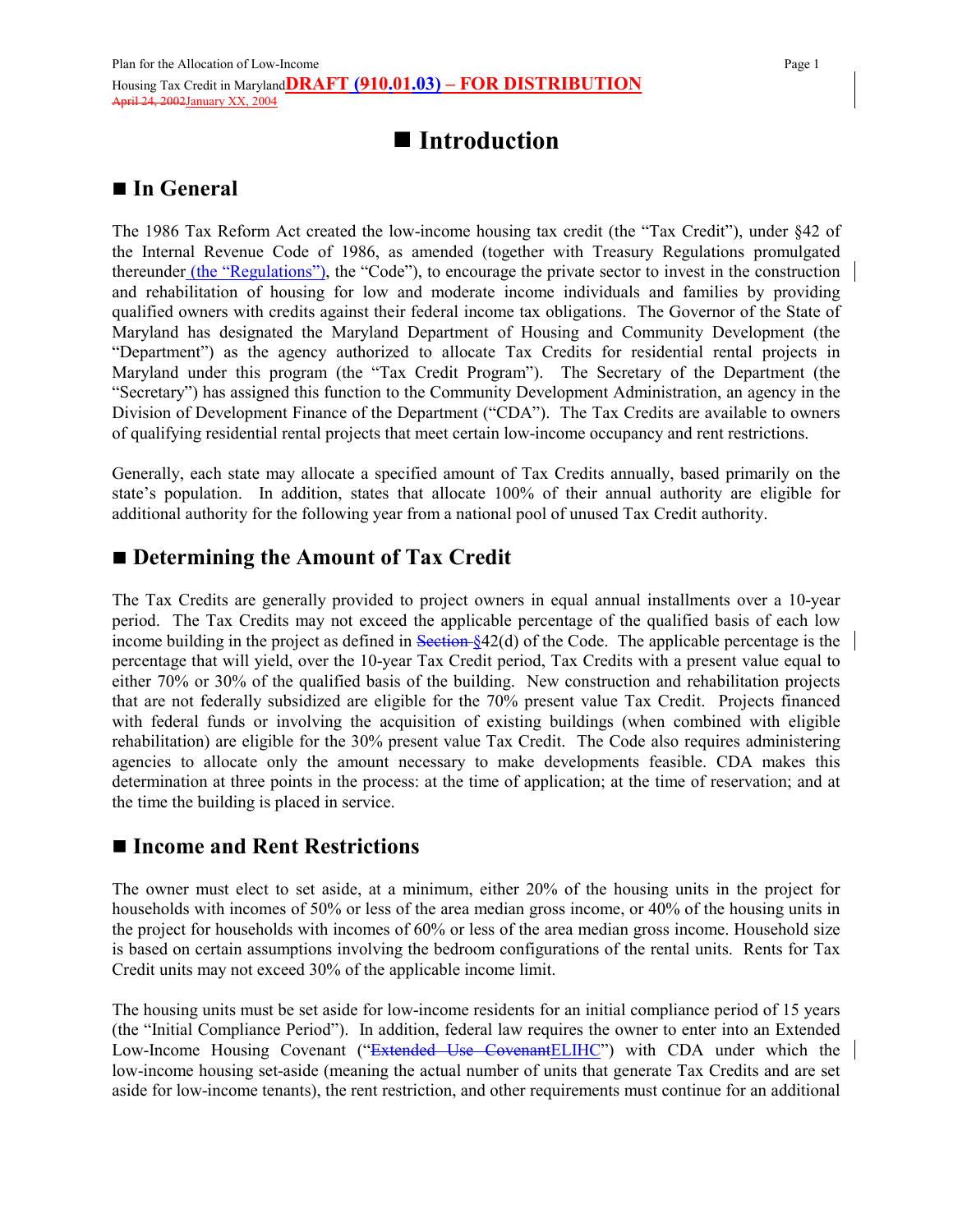period of at least 15 years beyond the Initial Compliance Period (together, the "Extended Use Period"). The Code permits an owner to opt-out of the program restrictions after 15 years under certain circumstances. However, in order to score additional points in the rating and ranking process (see "Allocation Criteria" below), a project owner must agree to an Extended Use Period of at least 40 years.

# **The Allocation PlanQualified Allocation Plan**

## ■ Introduction

The Code requires states to adopt a plan (the "Qualified Allocation Plan") to allocate the Tax Credits to projects based on state priorities and federally mandated requirements. This Allocation PlanQualified Allocation Plan is intended to ensure that only projects that comply with federal law and address the housing priorities of Maryland are selected for an allocation of Tax Credits. The Allocation PlanQualified Allocation Plan sets forth CDA's selection criteria for use in determining housing priorities for allocating Tax Credits.

# **Award Reservation of Tax Credits**

Tax Credits are awarded toreserved for eligible housing projects on a competitive basis and are limited under the Code to an annual ceiling amount. One or more competitive rounds are held each year, and awards reservations are based on the criteria outlined in this Allocation PlanQualified Allocation Plan (see "Allocation Criteria" below) and in CDA's Multifamily Rental Financing Program Guide (the "Program Guide"), attached to and made a part of this Allocation PlanQualified Allocation Plan as Appendix A. Reservations are only an agreement between the applicant and CDA to continue processing of the an application for an allocation of credits and are not an allocation of credit ceiling binding on CDA or the Internal Revenye Service ("IRS").. The allocation criteria and the competitive reservation process appliesy to residential rental projects other than those financed by tax-exempt bonds. Projects financed with certain tax-exempt bonds may be eligible to receive all or some of their Tax Credits outside the State's ceiling. Although these projects need not compete for an award through the competitive process, they must still be evaluated against the threshold criteria and the project selection criteria and must comply with the provisions of the Allocation PlanQualified Allocation Plan.

The Program Guide describes in detail CDA's criteria, requirements, and policies for evaluating, ranking, and selecting projects for Tax Credits, making Tax Credit reservations and allocations, and administering the Tax Credit Program.

The determination of whether a Project will receive an allocation of Tax Credits rests solely with CDA and is contingent upon owners' compliance with §42 of the Code and the requirements of the Tax Credit Program, which may be more restrictive than the requirements of §42 of the Code.

# **Adoption of the Allocation PlanQualified Allocation Plan**

Before adopting the Allocation PlanQualified Allocation Plan, including the Program Guide, CDA held a public hearing on April 5, 2002November 10, 2003, after giving at least 14 days notice to the public by means of publication in a number of newspapers of general circulation. Public comments were permitted in writing at the office of CDA any time up to the beginning of the public hearing, and verbal comments were received by CDA at the public hearing. The Allocation PlanQualified Allocation Plan, including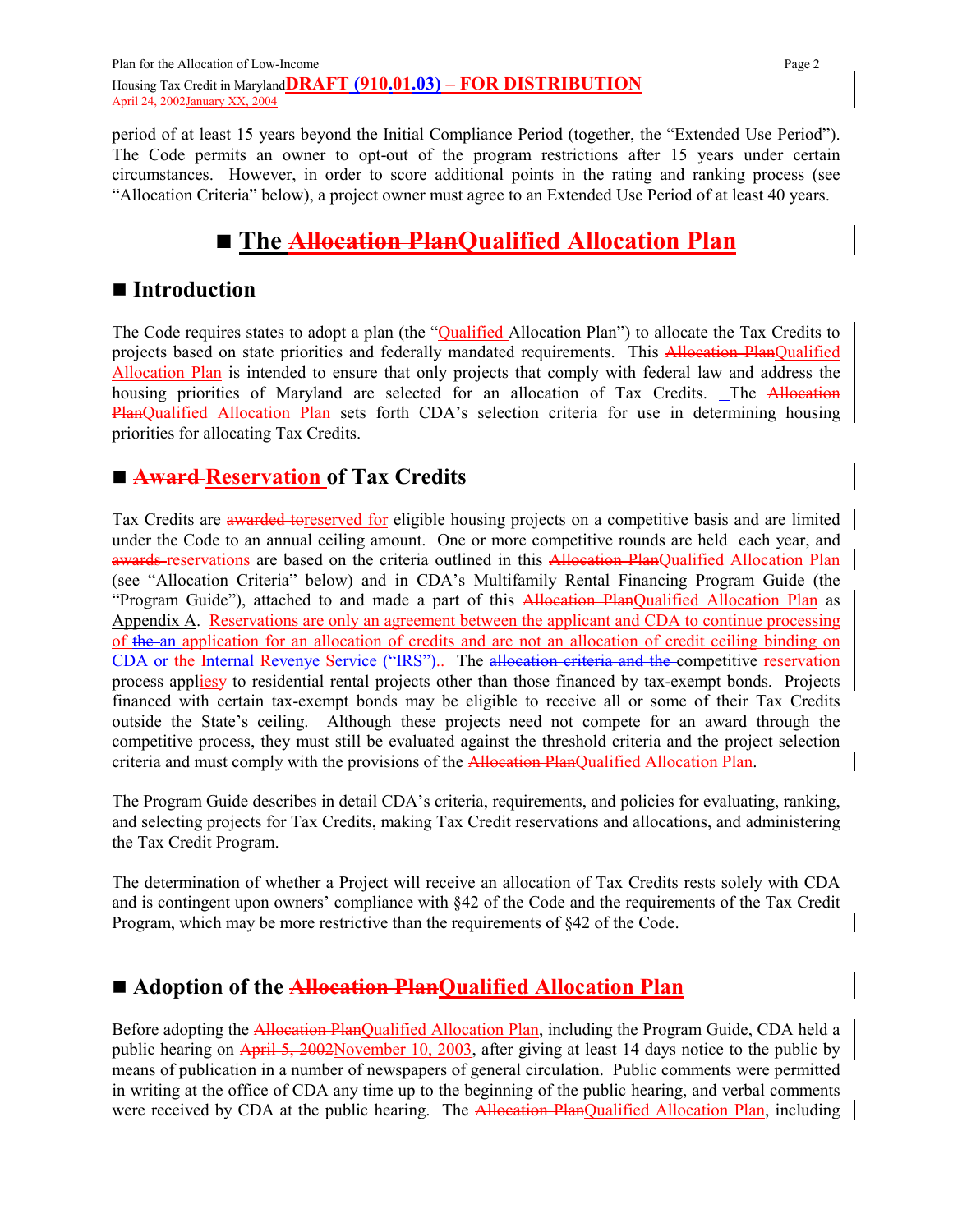Plan for the Allocation of Low-Income Page 3 Housing Tax Credit in Maryland**DRAFT (910.01.03) – FOR DISTRIBUTION** April 24, 2002January XX, 2004

the Program Guide, was subsequently submitted to the Governor for approval and was approved by the Governor on  $20022004$ , effective as of that date.  $, 20022004,$  effective as of that date.

CDA may amend the Allocation PlanQualified Allocation Plan at any time by means of the procedure described above for adoption of the **Allocation Plan**Qualified Allocation Plan. The Allocation PlanQualified Allocation Plan shall also be amended as necessary to ensure that CDA's Tax Credit allocations comply with the requirements of the Code. The Program Guide may be amended for nonsubstantive changes or for changes which do not affect Tax Credits without further amendment to this Allocation PlanQualified Allocation Plan, by determination of the Secretary, to the extent necessary to carry out Department policies.

**All reservations and allocations made under prior versions of the Allocation PlanQualified Allocation Plan will be honored by CDA. However, compliance monitoring for all projects, regardless of when Tax Credits were reserved or allocated, shall be conducted in accordance with this version of the Allocation PlanQualified Allocation Plan, subject to any future amendments.**

**Applicants for Tax Credits should refer to the Code, and specifically to §42 of the Code and the rRegulationsregulations promulgated thereunder, for additional requirements and definitions applicable to the Tax Credit Program. CDA strongly recommends that applicants for Tax Credits consult their tax advisor, legal counsel, accountant, or financial advisor for further details concerning the Tax Credit Program.**

**CDA is responsible for administering the Tax Credit Program under §42 of the Code and Code of Maryland Regulations (COMAR) Title 05, Subtitle 05, Chapter 06. CDA's interpretation of §42 of the Code or COMAR is not binding upon the IRS, and CDA neither represents nor warrants to any owner, investor, or other program participant how the IRS will interpret or apply any provision of the Code in any instance.**

# ■ Administration of the **Allocation Plan**Qualified Allocation Plan

Nothing in this Allocation PlanQualified Allocation Plan is intended to impair or limit the rights of CDA with respect to, or to release a project owner from, any of the covenants or conditions contained in any agreement or contract between the owner and CDA. CDA may take against an owner any action permitted under any agreement or provision of law that it deems necessary or expedient for failure to perform any such covenant or condition, including limiting or prohibiting participation by an owner or any of its principals in the Tax Credit Program.

The owner is responsible for complying with the **Allocation PlanQualified Allocation Plan** and the Program Guide in effect when the owner submits to CDA an application for Tax Credits. In addition, CDA reserves the right to modify the **Allocation PlanQualified Allocation Plan** or the Program Guide through the procedures described above and to require the owner to comply with the modifications, as appropriate in the determination of CDA, unless otherwise prohibited by law.

Copies of the Allocation PlanQualified Allocation Plan are available upon written request to CDA at 100 Community Place, Crownsville, Maryland 21032, attention: Tax Credit Coordinator; by e-mail to taxcredits@dhcd.state.md.us or on the Department's website at http://www.dhcd.state.md.us, under "Housing Development".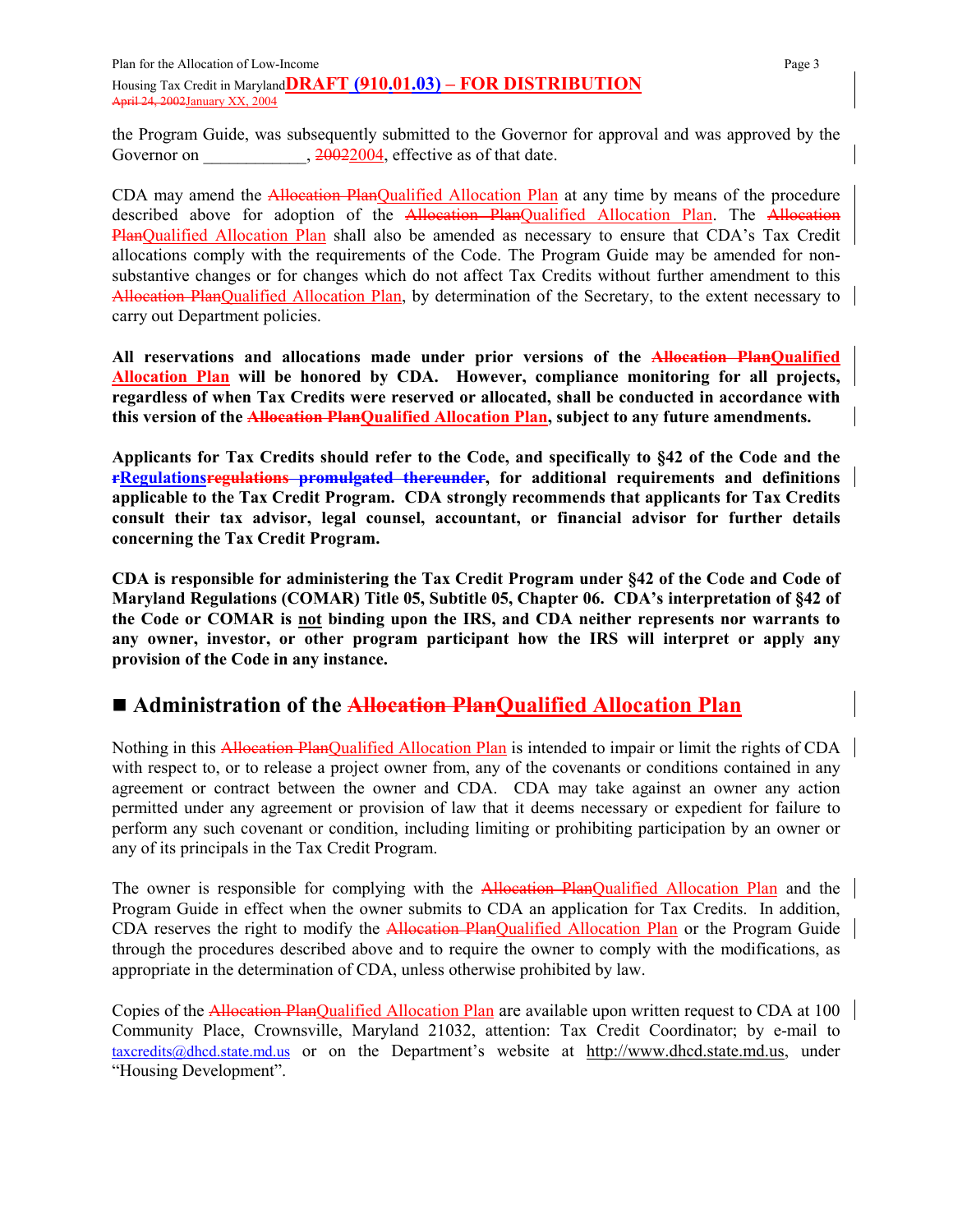# **Application Process and Fees**

## **Application Process**

Applications for Tax Credits will be solicited by CDA by public notice in one or more competitive rounds during the year. For a project to be considered for an allocation of Tax Credits, CDA must receive a completed application, together with a non-refundable application fee, within the deadline specified in the public notice. To be evaluated during any round of competition (the competion is referred to as "rating and ranking"), projects must meet all of the threshold criteria specified in the Program Guide. These requirements are intended to eliminate projects that do not meet basic program requirements and to ensure that Tax Credits are reserved for projects that meet federal requirements and are both viable and ready to proceed. Projects that do not meet the threshold criteria will not be rated and ranked during competitive rounds.

### **Fees**

**Application Fee.** All sponsors must pay a nonrefundable fee of \$15,000 for each application requesting a reservation of Tax Credits. If the sponsor is also applying for multifamily rental housing funds, the sponsor shall pay a combined application fee of \$45,000 for both programs. This fee must be paid at the time the application is submitted and is retained by CDA whether or not the application is successful. Projects failing to receive an award of Tax Credits may reapply in another year, but a new application fee will be required.

**Reservation Fee.** All sponsors must pay a nonrefundable reservation fee. Failure to pay the reservation fee, in the amount and at the time required as set forth below, will result in the cancellation of the reservation. CDA will not issue an allocation of Tax Credits or an IRS Form 8609 needed to claim the Tax Credits unless all reservation fees have been paid.

#### **Allocated Credits:**

**Profit-Motivated Sponsors.** Profit-motivated SS ponsors must pay a nonrefundable reservation fee equal to 24% of the annual Tax Credits reserved for the project upon the earlier of the filing of an application for a carryover allocation-binding agreement and election statement or the date the project is placed in service.

**Nonprofit Sponsors.** Nonprofit sponsors must pay a fee of \$1,000 upon the filing of a binding agreement and election statement. When the project is placed in service, nonprofit sponsors must pay an additional fee equal to 2% of the annual Tax Credits allocated to the project, less the \$1,000 reservation fee previously paid.

#### **Tax-Exempt Bond Financed Projects:**

Projects that have 50% or more of the development and acquisition costs financed with the proceeds of tax-exempt bonds may receive Tax Credits on their entire basis outside the State's tax credit ceiling. Projects with less than 50% of their costs financed with the proceeds of taxexempt bonds may receive Tax Credits on the portion of their costs so financed without requiring an allocation. In either case, a reservation fee of \$1,0004% of the estimated credits shall be paid at the time CDA issues the eligibility letter pursuant to section  $42(m)(1)$  of the Code. Sponsors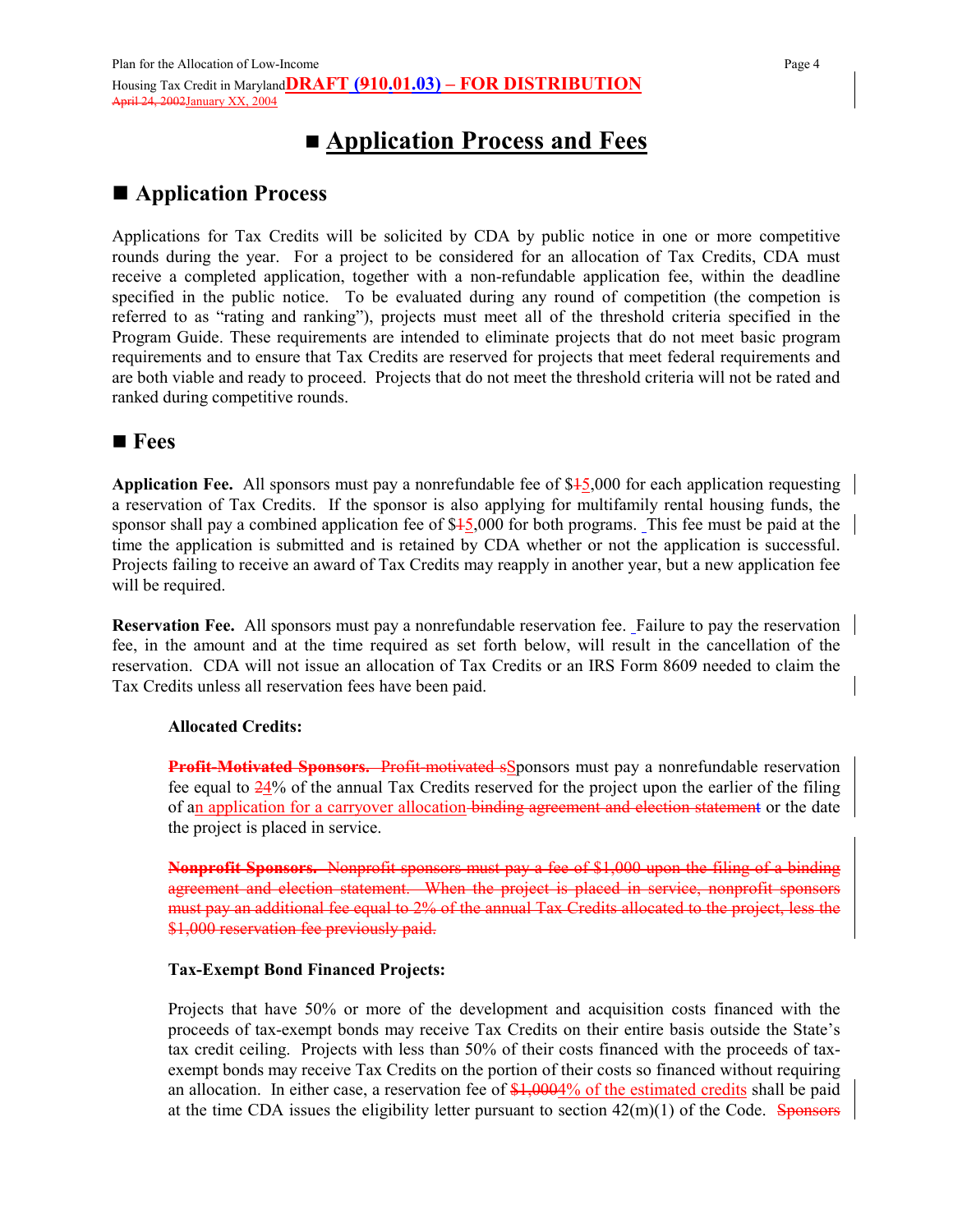must then pay an additional fee equal to 2% of the annual Tax Credits the project is eligible to receive, less the \$1,000 reservation fee previously paid, when the project is placed in service.

## ■ **Extensions**

**Extension of Reservation.** Sponsors unable to meet the requirements to receive an allocation of Tax Credits within the period specified in their reservations may request an extension of the reservation. All sponsors must pay a nonrefundable extension fee of \$1,000 for each project for which an extension of the reservation is requested. The fee must be paid at the time the extension request is submitted.

**Extension of Time to Satisfy Requirements for Carryover Allocation.** Sponsors unable to meet the deadline for meeting the requirements for a carryover allocation (see "Allocations" below) may request an extension of the deadline for one monthup to the deadlines prescribed in the Code. All sponsors must pay a nonrefundable extension fee of \$1,000 for each month and project for which an extension of time to meet this deadline is requested. The fee must be paid at the time the extension request is submitted.

**Allocation Modification.** Sponsors requesting modifications to the IRS Form 8609 already issued by CDA where the requested modification is not the result of an administrative error by CDA must pay an Allocation Modification fee of \$1,000.- This fee also is nonrefundable.

**Payment Instructions.** Unless advised otherwise by official Departmental notices, all fees shall be made payable to the "Community Development Administration" or "CDA" and remitted directly to the attention of:

Director of Finance, CDA Community Development Administration Maryland Department of Housing and Community Development 100 Community Place Crownsville, MD 21032-2023

**Extensions of Reservations or Carryover Allocations are not effective unless they meet the requirements** under §42 of the Code. **-and sSponsors are responsible for understanding and meeting all such deadlines.**

# ■ Reservations

## ■ In General

Except for set-asides for Secretary's Reserve (see "Secretary's Reserve" below), applications will be evaluated based on the rating and ranking of the projects using the evaluation criteria set forth in detail in the Program Guide. Recommendations for reservations of Tax Credits will be made by CDA to the Department's Housing Finance Review Committee ("HFRC"). After evaluating CDA's recommendations, HFRC will make a final recommendation to the Secretary, who must approve each reservation of Tax Credits. After applications have been evaluated against the threshold criteria and rated and ranked, the Secretary may approve reservations of Tax Credits without recommendations by HFRC in emergencies or when urgent action is required. If, in any round of competition, CDA determines in its sole discretion that the submitted projects have low compliance with the project selection criteria, CDA reserves the right not to make any recommendations for reservations of Tax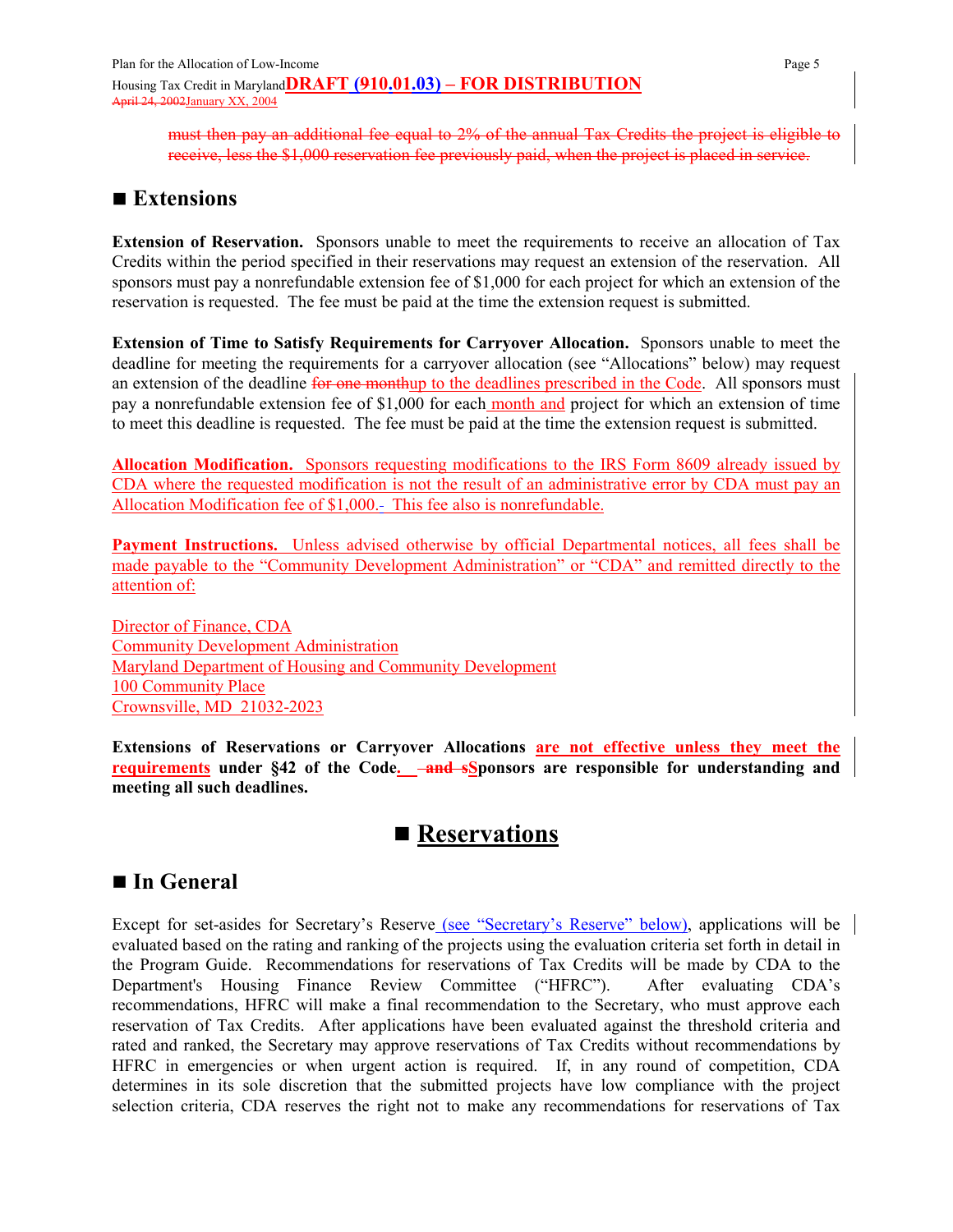Credits at that time and to evaluate the applications in a subsequent round.

In general, for projects competing in any round of rating and ranking with awards made before July 1 of any calendar year, following recommendation by HFRC and approval by the Secretary, CDA will issue a reservation letter to the sponsor. This reservation letter is a commitment to reserve Tax Credits for the project, subject to receipt of documentation indicating timely completion of the project, certifying compliance with state and federal requirements, verifying project costs (at the time of allocation and at the time the project is placed in service), and showing the amount of Tax Credits necessary for the financial feasibility of the project and its viability as a low income housing project.

For projects competing in any round of rating and ranking with awards made after June 30, allocations, not reservations, will be issued by CDA after recommendation by HFRC and approval by the Secretary. See the section on Allocations below for more information.

In the event that reservations of Tax Credits are approved or denied on any basis other than an application's evaluation against the threshold criteria and its rating and ranking under the evaluation criteria or its evaluation under the Secretary's Reserve (described below), CDA will include in the application file, and make available upon public request, a written explanation for the approval or denial of Tax Credits, as applicable.

## **Forward Reservations**

Under certain conditions a project may be eligible to receive a reservation of Tax Credits from the State's ceiling for future years (a "Forward Reservation"). To receive a Forward Reservation, project sponsors must agree to comply with all conditions imposed by CDA and the IRS. The following types of projects may receive Forward Reservations from a future year's Tax Credit ceiling:

**Projects Unable to Meet Deadlines.** CDA may approve a Forward Reservation for projects that have already received reservation letters but are not able to be placed in service in the year of their reservation or unable to meet the 10% expenditure test as provided in the Internal Revenue Code  $$42(h)(1)(E)$ . Such projects will be considered for a Forward Reservation only if the Tax Credits reserved can be allocated to other projects or be carried forward for allocation in a future year. To be considered for a reservation extension, sponsors must remit a the \$1,000 per month non-refundable extension fee.

**Insufficient Tax Credit.** CDA may approve a Forward Reservation for projects that ranked high enough in a round of competition for an award of Tax Credits but for which there are insufficient remaining Tax Credits that can be allocated in the current year.

**Multiple-Year Reservations.** CDA may approve a Forward Reservation when projects or reservations will be appropriately staged over two or more years. CDA will determine if the sponsor's request for Tax Credits is large enough to limit the available resources in the current or future years for other projects that otherwise qualify for a reservation.

### ■ Increase of Reservations

CDA may approve increases in the amount of Tax Credits reserved for projects of up to 10% of the amount previously approved by the Secretary. Such increases may be approved only from the time the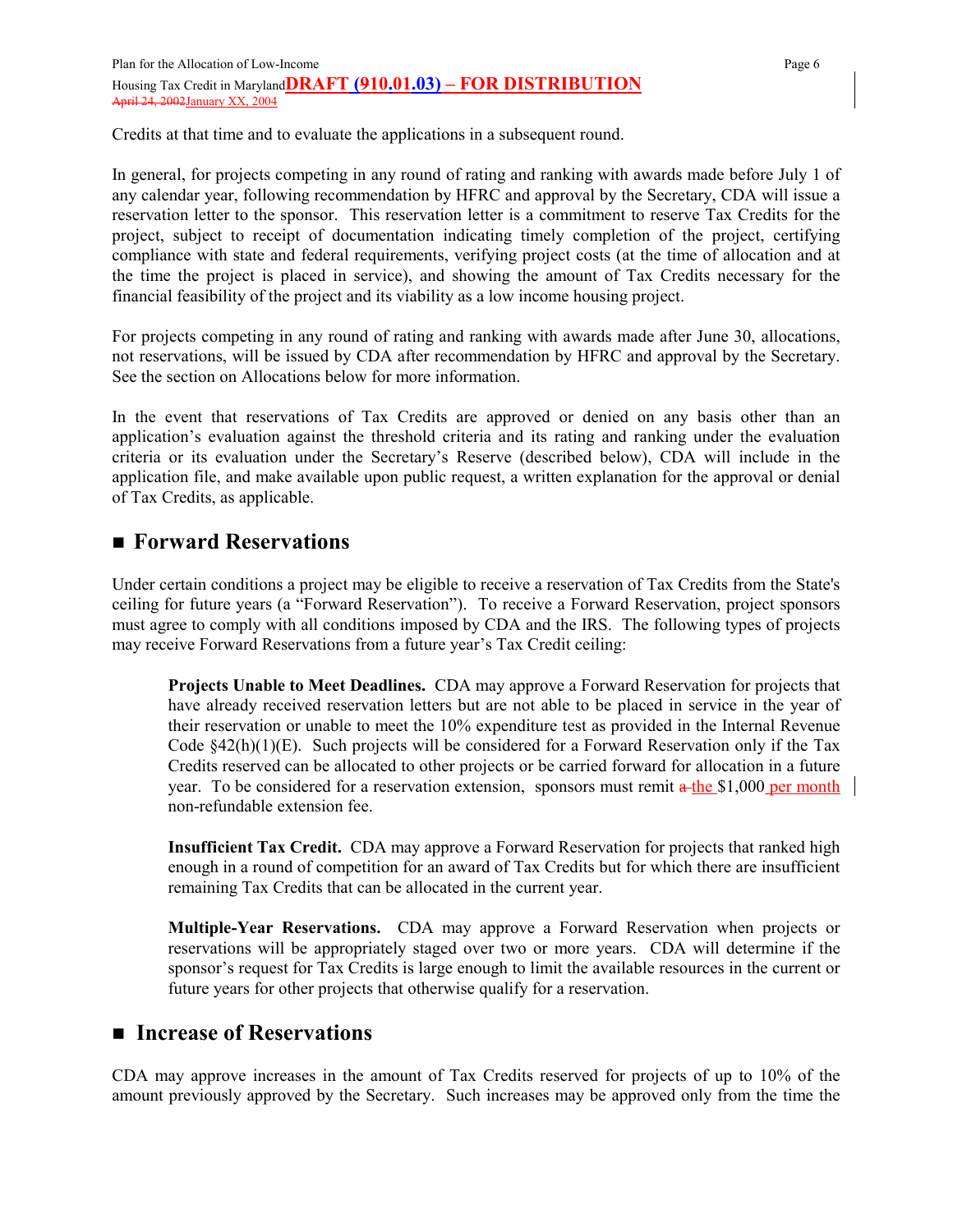reservation letter is issued until the time a Carryover Allocation is issued. Projects whose Tax Credits are increased after approval by the Secretary need not be reevaluated against the threshold and project selection criteria. The aggregate increases approved by CDA may not exceed 10% of the State's Tax Credit ceiling for the year of the increase.

# **Tax Credit Rates**

For projects receiving allocated Tax Credits, the sponsor may lock-in the tax credit rate or applicable percentage by filing a Binding Agreement and Election Statement. The Binding Agreement and Election Statement must be notarized and filed with CDA no later than the 25<sup>th</sup> day of the month in which the election is taken. A project sponsor may elect (or "lock-in") the tax credit percentage in the month in which the reservation letter is executed by the project sponsor and CDA and up to the month in which the Carryover Allocation is issued by CDA to the owner.

For tax-exempt bond financed projects, the Election Statement may be filed with CDA within the month the bonds are sold or in the first 5 days of the following month. The applicable tax credit rate elected is limited to the month in which the bonds are sold.

If a sponsor does not file a Binding Agreement and Election Statement or separate Election Statement, in the case of allocated credits, or an Election Statement, in the case of tax-exempt bond financed projects, the tax credit rate will be determined by the month the project is placed in service.

## **Cancellation of Reservation**

Each reservation of Tax Credits will be based on the representations made by the sponsor about the qualification of their project under the project selection criteria set forth in the Program Guide. As the project is completed and placed in service, the sponsor must show that all of the representations and undertakings made in the application and all project selection criteria are and will continue to be fulfilled to CDA's satisfaction. Failure of a sponsor to show that all representations and undertakings were carried out and all project selection criteria continue to be met may result in cancellation of a reservation. Substantial delays in construction of a project may also result in cancellation of a reservation. As required by federal law, sponsors must certify, at specific points in the process, as to the amount of all federal, State and local subsidies included or expected to be included in their projects. See page 18 XX in the attached Multifamily Rental Financing Program Guide for more information on the cancellation of reservations.

Failure to submit the certification and supporting documentation will result in cancellation of the reservation. Any Tax Credits available from canceled reservations will be awarded to other projects or carried forward in Maryland's unallocated pool.

## **Limitations on Reservations**

Based on the demand for Tax Credits and on project rankings, CDA may in its sole discretion limit the Tax Credits reserved for any one sponsor or for projects in any specific jurisdiction.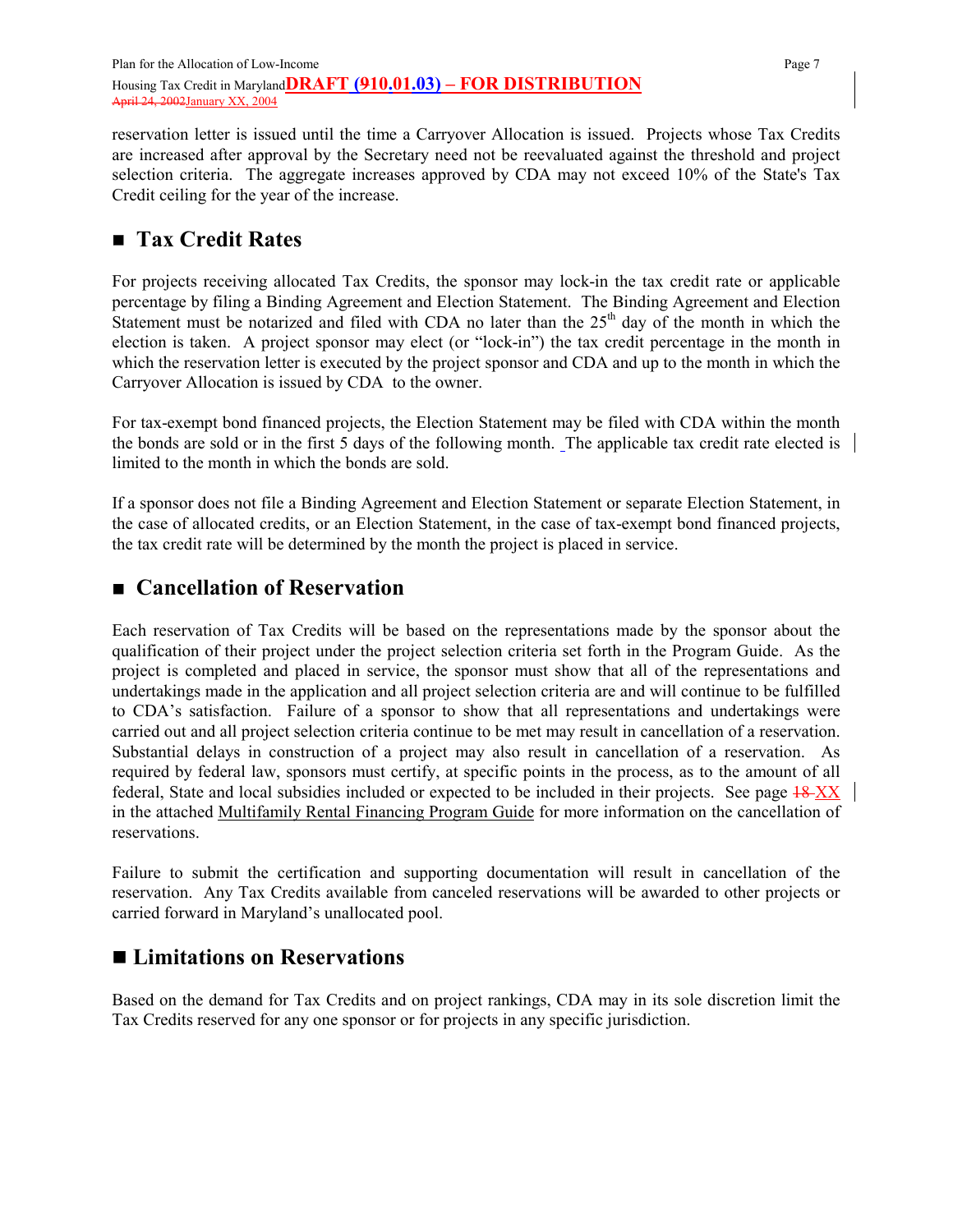# **Allocations**

## **In General**

As required by the Code, sponsors must either place the project in service in the year of reservation or qualify for a binding commitment to carry over the Tax Credits for up to two additional years (a "Carryover Allocation").  $\overline{4\Theta}$  Under §42(h)(1)(E)(ii) of the Code, to qualify for a Carryover Allocation, a sponsor must (a) incur costs in excess of 10% of the reasonably expected basis of the project (the "10% expenditure test") by the later of (i) the date which is six months after the date the Carryover Allocation is made, or (ii) the end of the year in which the Carryover Allocation is made, and (b) place the project in service by the end of the second year following the year of the Carryover Allocation. Failure to meet these requirements will result in the loss of the Tax Credits for the project. CDA's requirements (as set forth below) for for compliance with the  $10\%$  expenditure test is are based on a a more stringent timeline as set forth below for compliance with the 10% expenditure test than that set forth in the Code. The actual date for 10% Expenditure Test compliance will be set based on the schedule information supplied with the project's application.

**Application for a Carryover Allocation.** Unless ready to be placed in service, projects with a awards reservation of credits from the current calendar year's credit ceiling will must apply to receive Carryover Allocations from CDA in December of that year. To qualify for a carryover allocation, **theall** the Sponsors holding current year reservations must submit an application on the form prescribed by CDA not later than October 1 of that year. The application must be accompanied either by a certification of 10% Expenditure Test compliance or a certification of expenditures to date (either must be prepared as described below) including an estimate of reasonably expected basis. The application also must include all required fees.

**The 10% Expenditure Test.** CDA requires sponsors to **certify** by the later of 5 months from the date of the Carryover Allocation or October 1 of the allocation year, that the sponsor has incurred costs in excess of 10% of the reasonably expected basis of the project. If a sponsor has not met the 10% expenditure test by the applicable deadline, then the Carryover Allocation may be canceled unless the sponsor can present a plan of action showing that the 10% expenditure test will be satisfied within the timeframe permitted by the Code. To be considered for an extension of the 10% expenditure test deadline, sponsors must submit a nonrefundable extension fee of \$1,000 for each month's extension at the time of the request. Requests for extensions must be approved by the Director of Multifamily Housing for CDA.

To meet the requirements of the 10% expenditure test described above, the sponsor must submit a third- party attorney's or certified public accountant's certification that is acceptable to CDA and includes an itemization of the project's reasonably expected basis and the costs incurred. Alternatively, the sponsor may prepare and submit a certification and itemization of the project's reasonably expected basis and the costs incurred, along with supporting documentation acceptable to CDA.

Failure to submit the certification and supporting documentation will result in cancellation of the reservation or allocation. Any Tax Credits available from canceled reservations or allocations will be awarded to other projects or carried forward in Maryland's unallocated pool.

**While CDA is required to verify document that a project has satisfied this 10% expenditure test, CDA's makes no determination is not binding on theof the test's sufficiency representation with**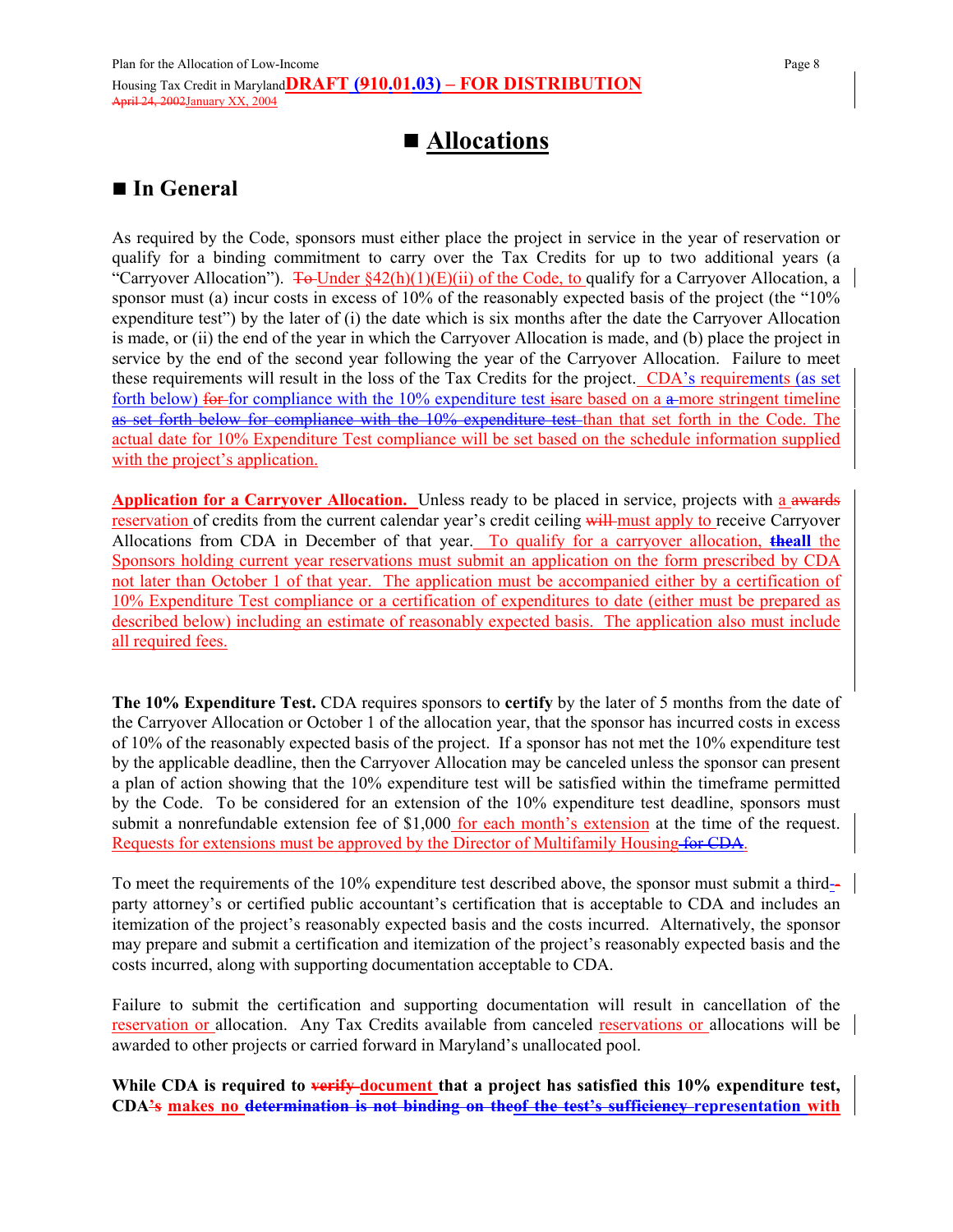**respect to its review of test documentation for compliance with the Code or any other the IRS requirement.. As with all other matters under §42 of the Code, sponsors and investors must rely on their own professionals to determine whether the 10% expenditure test has been satisfied.**

**Placed-in-Service Evaluation.** CDA will issue IRS Form 8609, certifying the allocation of Tax Credits to a project, at the time buildings are placed in service. The form is needed for the sponsor to claim Tax Credits on the project. Before the IRS Form 8609 is issued and no later than three months after the close of the first year in which the credit is taken, CDA must receive from the sponsor the documentation specified below. As required by the Code, CDA will undertake a final evaluation of each project to determine the amount of Tax Credits needed to make the project feasible. While CDA will make its best efforts to complete this review as soon as possible, sponsors are advised that tThe the review process may take as much as 90 days to complete. Only the amount of Tax Credits needed for financial feasibility and viability of the project as a qualified low income housing project throughout the compliance period will be allowed. Any additional Tax Credits previously allocated to the project will be recaptured.

**Date Project Placed in Service.** In order to demonstrate that a project has been placed in service, the sponsor must provide use and occupancy permits for each building in the project. If the project involves rehabilitation, or the local jurisdiction does not issue use and occupancy permits, the sponsor may provide other evidence acceptable to CDA of the month the project was placed in service.

**Cost Certification.** Each sponsor must submit a cost certification or other statement of costs, certified by the sponsor, detailing the total sources and uses of funds for the project and containing a statement of the project's eligible basis, the Agreed Upon Procedures Report, for each building in the project. The cost certification must be prepared by a third-party qualified professional and reconciled with the Agreed Upon Procedures Report. For projects financed by the Rural Housing Service of Rural Development, an agency of the U.S. Department of Agriculture, or insured by the Federal Housing Administration ("FHA"), the federal cost certification may be submitted if it includes the total sources and uses of funds for the project.

**Limited Partnership/LLC Operating Agreement.** Each sponsor must provide to CDA a copy of the most recent fully executed limited partnership agreement or limited liability company operating agreement, including all amendments, attachments and exhibits.

**Extended Use Covenant ELIHC..** Each sponsor must submit a copy of the Extended Use CovenantELIHC in the form required by CDA, with evidence that it has been recorded. CDA may require as condition of release of the 8609 that projects with more than a single building submit a recorded amendment to ensure that the recorded Extended Use CovenantELIHC specifies ying the actual applicable fraction for each building in the project.

If the required documentation described above is not submitted by the sponsor within this alloted time period, CDA may recapture all or a portion of the Tax Credits allocated to the project as provided by the Code and the following section of this Plan. If the sponsor elects to defer the first year of the credit period, CDA must be notified by the sponsor in writing no later than the initial placed in service deadline provided by the Carryover Allocation.

# **Cancellation of Allocation**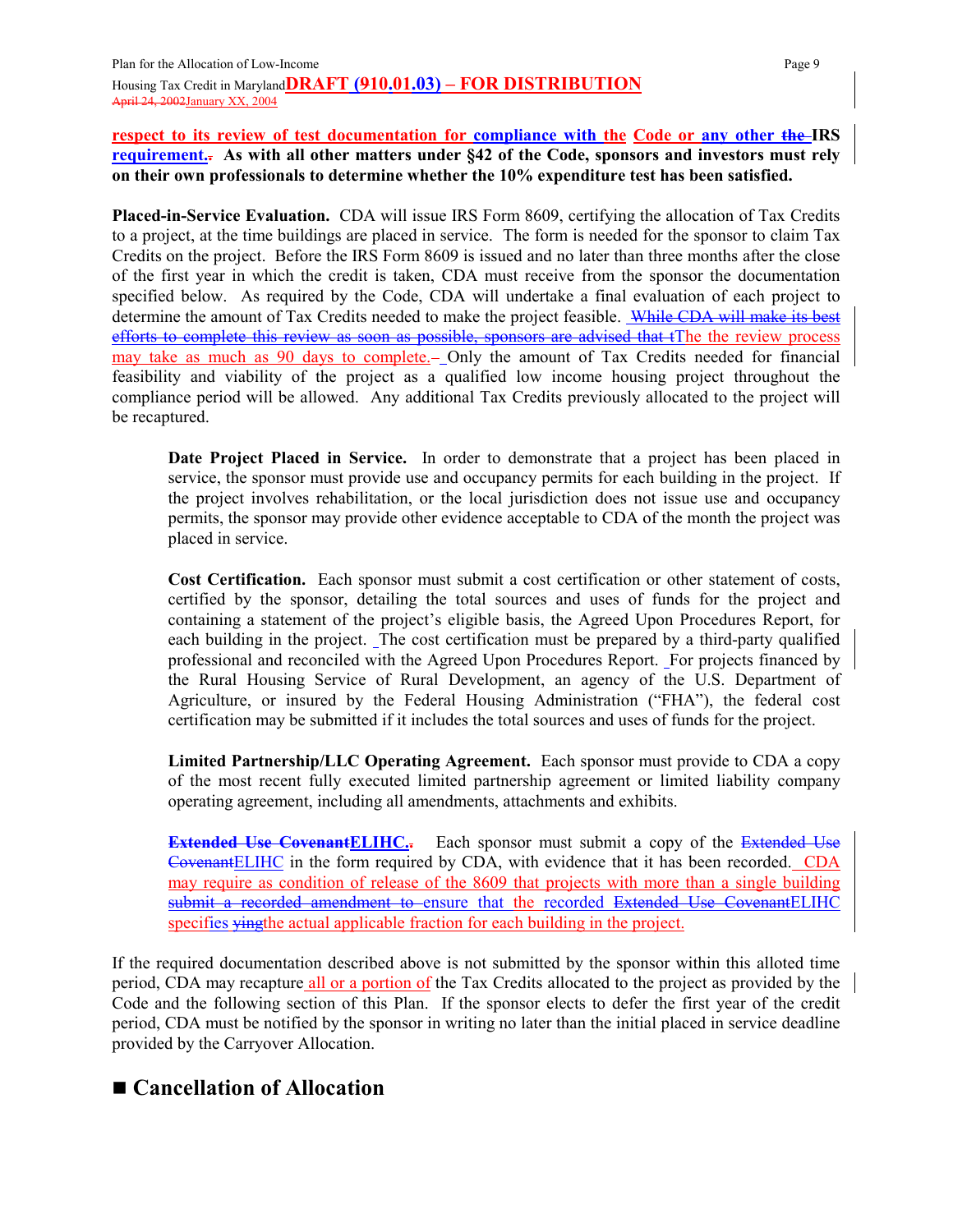Each allocation of Tax Credits will be based on the representations made by the sponsor about the qualification of their project under the project selection criteria set forth in the Program Guide. As the project is completed and placed in service, the sponsor must show that all of the representations and undertakings made in the application and all project selection criteria are and will continue to be fulfilled to CDA's satisfaction. Failure of a sponsor to show that all representations and undertakings were carried out and all project selection criteria continue to be met may result in cancellation of an allocation. Substantial delays in completing a project may also result in cancellation of a allocation. As required by federal law, sponsors must certify, at each point in the process, as to the amount of all federal, State and local subsidies included or expected to be included in their projects.

Failure to submit the certification and supporting documentation will result in cancellation of the allocation. Any Tax Credits available from canceled allocations will be awarded to other projects or carried forward in Maryland's unallocated pool.

# **Special Tax Credit Set-Asides**

# **Non-Profit Set-Aside**

As required by §42(h)(5)(A) of the Code a minimum of 10% of the total Tax Credits available for allocation (the "Non-Profit Set-Aside") will be set aside annually for projects involving qualified nonprofit organizations. Additional set-aside categories and amounts may be established periodically by CDA, by amendment to this Allocation PlanQualified Allocation Plan, to address particular needs. Other than the required Non--Profit Set-Aside and the Secretary's Reserve, discussed below, set-aside amounts shall have an expiration date established by CDA, at which time uncommitted Tax Credits will revert to the general pool of Tax Credits available to all qualified projects.

## ■ Secretary's Reserve

Twenty percent of Maryland's annual Tax Credit ceiling will be set aside in a "Secretary's Reserve" for projects that meet the requirements of at least one of the following two categories:

- (1) **Special Projects**. Special Projects must meet the Project Threshold Criteria of the Program Guide and be scored using the Project Evaluation Criteria of the Program Guide. The Secretary will then determine whether the project qualifies as a Special Project. In determining whether a project qualifies as a Special Project, the Secretary will consider the project's score under the Evaluation Criteria of the Program Guide, in accordance with the requirements of the Code.
- (2) **Community Legacy Projects**. Projects must meet the Project Threshold Criteria of the Program Guide and must be approved as part of an approved Community Legacy Plan, as defined in Maryland Annotated Code, Article 83B, Section 4-801-811 and the regulations adopted thereunder.

A reservation of Tax Credits from the Secretary's Reserve may be approved by the Secretary other than during a scheduled round of competition. Sponsors of these projects must still submit applications. Reservations from the Secretary's Reserve will be subject to the same conditions discussed in the reservation section of this Allocation PlanQualified Allocation Plan. The Secretary may also approve forward reservations from the Secretary's Reserve for any future year for projects that meet the threshold criteria. The Secretary shall issue a written determination approving all Reservations from the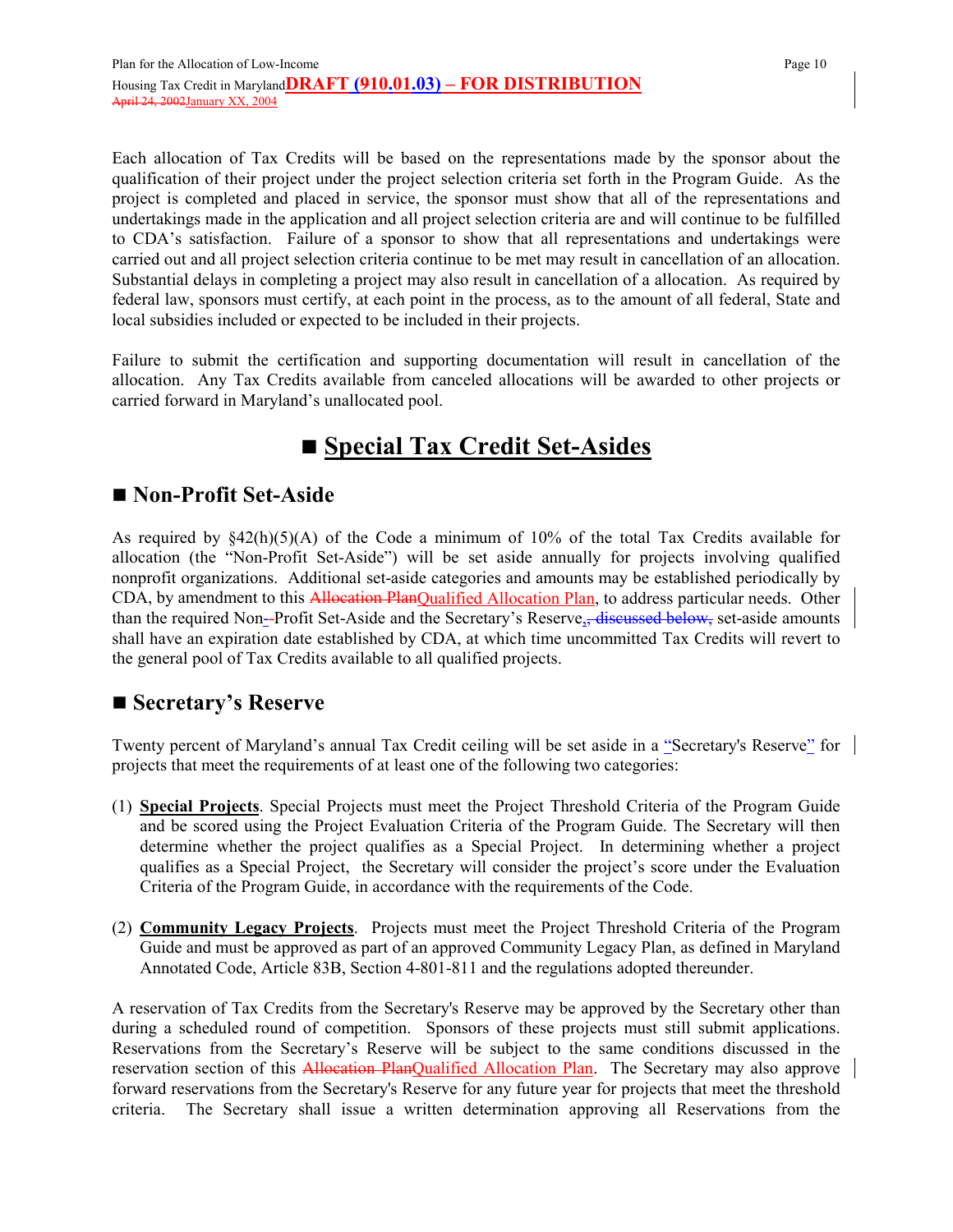Secretary's Reserve.

After projects have received reservations of Tax Credits from the Secretary's Reserve, at the Secretary's discretion, they may also compete for reservations during a round of competition. If the projects then qualify for and receive reservations for Tax Credits under other provisions of this Plan, the Tax Credits from the Secretary's Reserve will revert to the Secretary's Reserve. The Secretary may make any Tax Credits in the Secretary's Reserve available for projects competing in a round of competition.

# **Allocation Criteria**

CDA has developed allocation criteria for use in selecting projects for Tax Credit allocations. The allocation criteria include, among others: serving the lowest income residents, serving qualified residents for the longest periods, location in qualified census tracts, the extent to which the project contributes to a concerted community revitalization plan, project location, housing needs characteristics, project characteristics, including whether the project includes the use of existing housing as part of a community revitalization plan, sponsor characteristics, participation of local tax-exempt organizations, disabled tenant persons or other populations with special housing needs, public housing waiting lists, tenant populations of individuals with children, and projects intended for eventual tenant ownership. **The allocation criteria are set forth in detail in the Program Guide attached as Appendix A.**

The application material, which may be revised from time to time, requests information concerning how the project meets the allocation criteria. This information will be used by CDA to assign points to projects based on the allocation criteria. The order of priority for reserving or allocating available Tax Credits to projects will be determined by rating and ranking projects in accordance with the number of points received.

The allocation criteria reflect requirements of the Code and other relevant federal laws, State housing needs, and CDA's policies.The allocation criteria reflect requirements of the Code and other relevant federal laws, State housing needs, and CDA policies. While the criteria set forth in the Allocation PlanQualified Allocation Plan and the Program Guide will be used to evaluate whether projects meet CDA's housing objectives, projects will also be evaluated on their financial feasibility and viability as low-income housing projects. The determination that a project will receive an allocation of Tax Credits rests solely with CDA.

The Program Guide includes information regarding CDA's criteria, requirements, and policies for administering the Tax Credit Program. **The Program Guide incorporates many of the federal requirements for the Tax Credit but is not intended to replace or fully represent the Tax Credit requirements under §42 of the Code. If there is a conflict between a requirement of the Allocation PlanQualified Allocation Plan or the Program Guide and the requirements of §42 of the Code, the more restrictive requirement shall apply in the sole discretion of CDA.**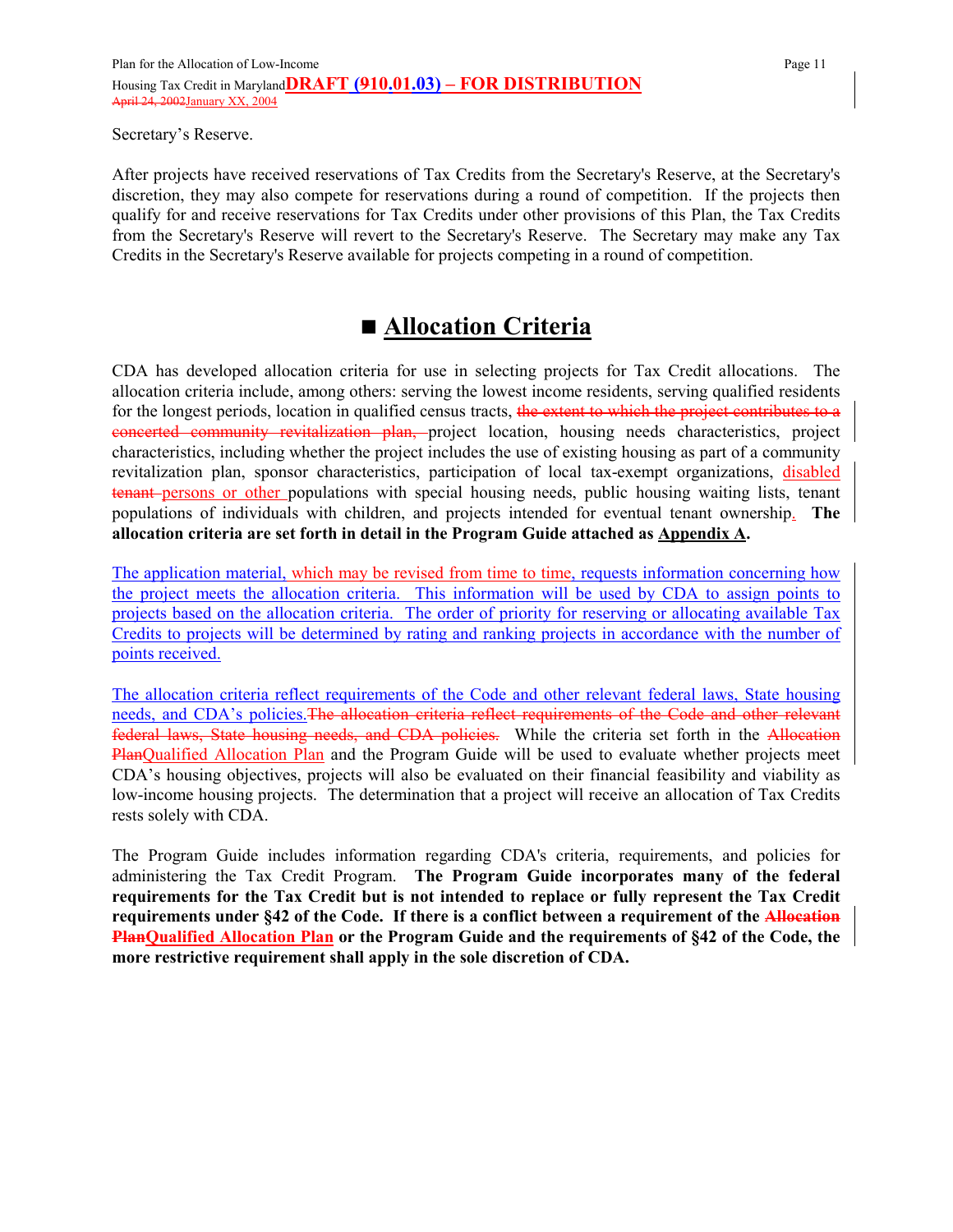# **Project Monitoring**

## ■ Introduction

The Code requires CDA to include in its Allocation PlanQualified Allocation Plan a procedure that CDA will follow in monitoring Tax Credit projects for noncompliance with the provisions of §42 of the Code and in notifying the Internal Revenue Service of any noncompliance of which CDA becomes aware. The Regulations at Treasury Regulation 26 CFR §1.42-5 sets forth minimum standards that the monitoring procedures must meet in order for the **Allocation PlanQualified Allocation Plan** to meet Code requirements. Compliance with the requirements of §42 of the Code is the responsibility of the owner of the building for which the credit is allowable. CDA's obligation to monitor for compliance with the requirements of §42 of the Code-does not make CDA liable for an owner's noncompliance.

CDA adopts the following requirements for evaluating compliance with §42 of the Code and the Tax Credit Program. These minimum standards may be modified or amended in CDA's sole discretion by amendment to the Allocation PlanQualified Allocation Plan.

## **Recordkeeping and Record Retention**

**Recordkeeping.** The owner of a low-income housing project must keep records for each qualified low-income building in the project that show, for each year throughout the term of the Extended Use Period in effect for that project:

(i) The total number of residential rental units in the building (including the number of bedrooms and the size in square feet of each residential rental unit);

(ii) The percentage of residential rental units in the building that are low-income units;

(iii) The rent charged on each residential rental unit in the building (including any utility allowances);

(iv) The number of occupants in each low-income unit, but only if rent is determined by the number of occupants in each unit under §42(g)(2) of the Code (as in effect before the amendments made by the Revenue Reconciliation Act of 1989);

(v) The low-income unit vacancies in the building and information that shows when, and to whom, the next available units were rented:

(vi) The annual income certification of each low-income tenant per unit, unless the Secretary of the Treasury has, on application by the owner, waived annual income recertification for a building occupied entirely by low-income tenants;

(vii) Documentation to support each low-income resident's income certification;

(viii) The eligible basis and qualified basis of the building at the end of the first year of the credit period; and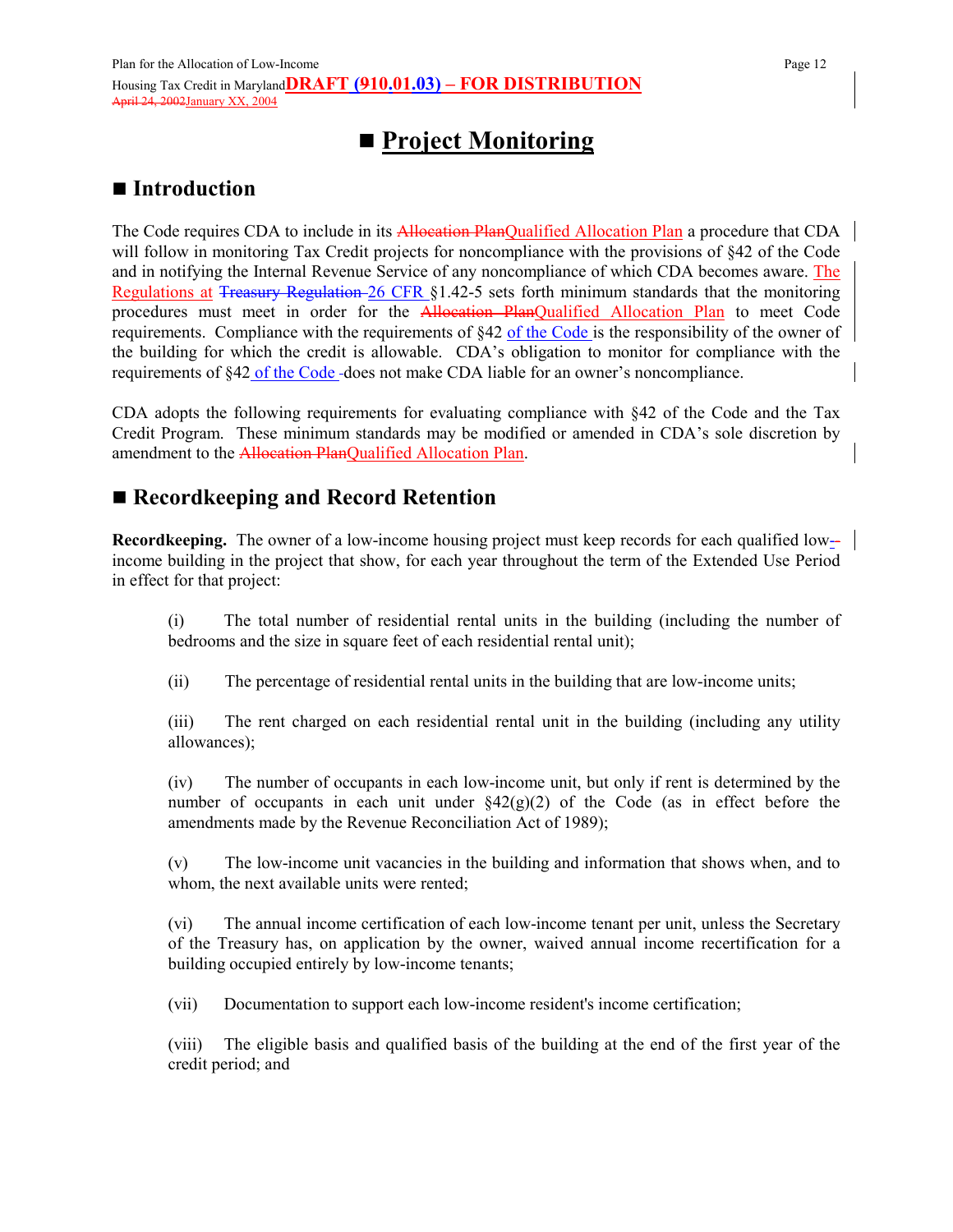(ix) The character and use of the nonresidential portion of the building included in the building's eligible basis under §42(d) of the Code.

**Record Retention.** The owner of a low-income housing project must retain the records described above for at least six years after the due date (with extensions) for filing the federal income tax return for that year. The records for the first year of the credit period (defined in Code  $\frac{842(f)(1)}{2}$ ), however, must be retained for at least six years beyond the due date (with extensions) for filing the federal income tax return for the last year of the Compliance Period (defined in Code  $(42(i)(1))$ ) of the building.

**Building Inspection Record Retention.** The owner of a low-income housing project must retain the original local health, safety, or building code violation reports or notices that were issued by the State or local government unit for CDA's inspection. Retention of the original violation reports or notices is not required once CDA reviews the violation reports or notices and completes its inspection, unless the violation remains uncorrected.

# **Certification and Review**

**Certification.** The owner of a low-income housing project must certify to CDA at least annually, in a form acceptable to CDA and under penalty of perjury, that for the preceding 12-month period:

(i) The project met the requirements of:

(A) The 20-50 test under  $\frac{20}{5}$ (1)(A) of the Code, or the 40-60 test under  $§42(g)(1)(B)$  of the Code, whichever minimum set-aside test was applicable to the project; and

(B) If applicable to the-project, the 15-40 test under  $\frac{842(g)(4)}{g}$  and  $\frac{8142(d)(4)(B)}{g}$  of the Code for "deep rent skewed" projects;

(ii) There was no change in the applicable fraction (as defined in  $\frac{242(c)(1)}{B}$ ) of the Code) of any building in the project, or that there was a change, and a description of the change;

(iii) The owner has received an annual income certification from each low-income resident, and documentation to support that certification;

(iv) Each low-income unit in the project was rent-restricted under  $\S 42(g)(2)$  of the Code;

(v) All units in the project were for use by the general public, including the requirement that no finding of discrimination under the Fair Housing Act, 42 U.S.C. 3601-3619, occurred for the project. For these purposes, a "finding of discrimination" includes an adverse final decision by the Secretary of the Department of Housing and Urban Development (HUD) under 24 CFR 180.680, an adverse final decision by a substantially equivalent state or local fair housing agency under 42 U.S.C. 3616a(a)(1), or an adverse judgment from a federal court;

(vi) The buildings and low-income units in the project were suitable for occupancy, taking into account local health, safety, and building codes (or other habitability standards). In addition, the State or local government unit responsible for making local health, safety, or building code inspections did not issue a violation report for any building or low-income unit in the project. If the responsible governmental unit issued a violation report or notice, the owner must attach a statement summarizing the violation report or notice or a copy of the violation report or notice to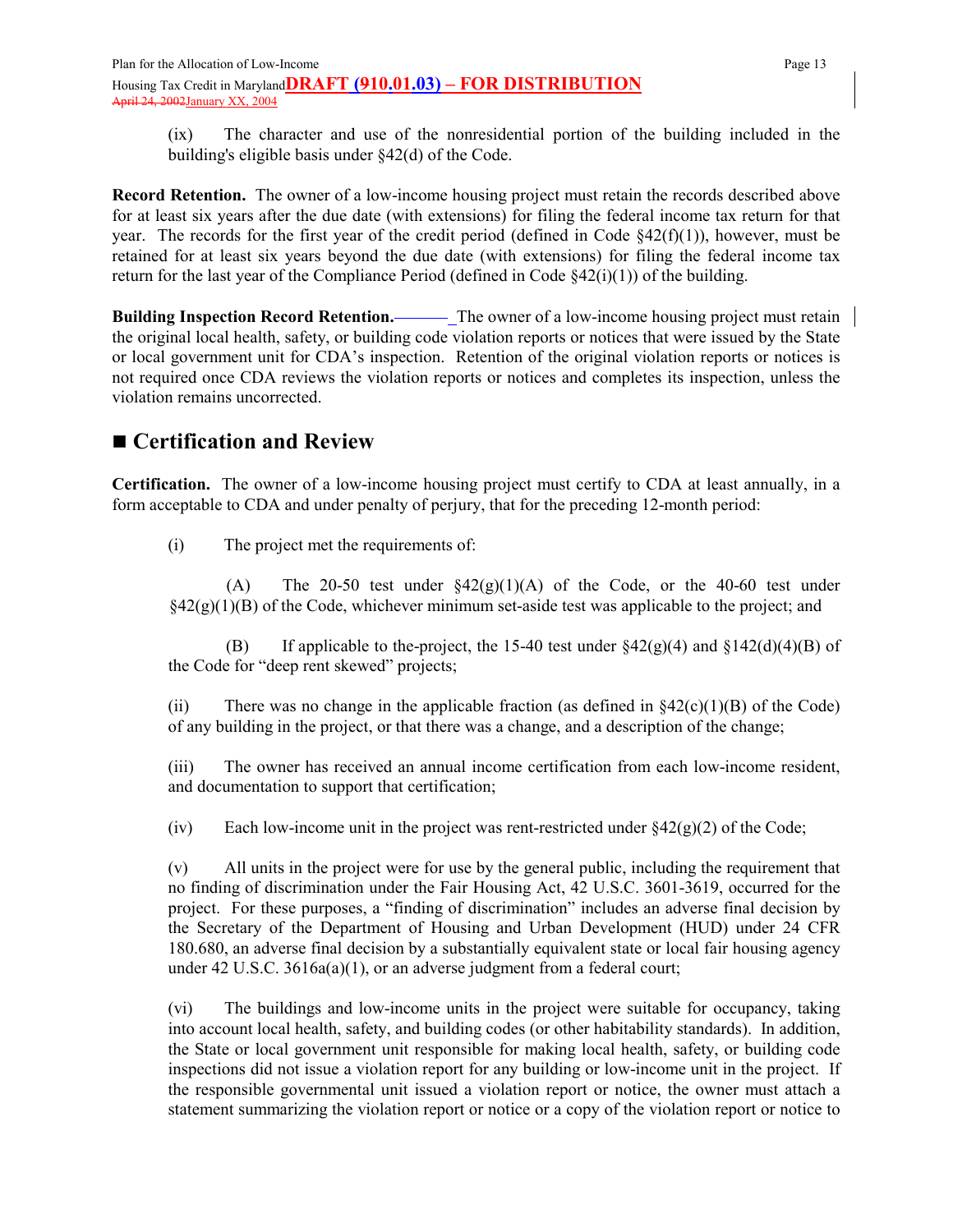the annual certification submitted to CDA under paragraph (1) of this section. In addition, the owner must state whether the violation has been corrected;

(vii) There was no change in the eligible basis (as defined in  $\S42(d)$  of the Code) of any building in the project, or if there was a change, the nature of the change;

(viii) All tenant facilities included in the eligible basis under  $\S42(d)$  of the Code of any building in the project, such as swimming pools, other recreational facilities, and parking areas, were provided on a comparable basis without charge to all tenants in the building;

(ix) If a low-income unit in the project became vacant during the year, reasonable attempts were or are being made to rent that unit or the next available unit of comparable or smaller size to tenants having a qualifying income before any units in the project were or will be rented to tenants not having a qualifying income;

(x) If the income of tenants of a low-income unit in the project increased above the limit allowed in  $\S42(g)(2)(D)(ii)$  of the Code, the next available unit of comparable or smaller size in the building was or will be rented to residents having a qualifying income;

(xi) An extended low-income housing commitment The ELIHC as described in  $\S$  42(h)(6) of the Code was in effect, including the requirement under  $\S42(h)(6)(B)(iv)$  of the Code that an owner cannot refuse to lease a unit in the project to an applicant because the applicant holds a voucher or certificate of eligibility under section 8 of the United States Housing Act of 1937; and

(xii) All low-income units in the project were used on a non-transient basis (except for transitional housing for the homeless provided under  $\frac{2(1)(3)}{B}$ (iii) of the Code or single-room occupancy units rented on a month-by-month basis under  $\S 42(i)(3)(B)(iv)$  of the Code.

#### **Review.**

(i) CDA or its designated agent will conduct on-site inspections of all buildings in all lowincome housing projects by the end of the second calendar year following the year the last building in the project is placed in service and, for at least 20 percent of the project's low-income units, inspect the units and review the low-income certifications, the documentation supporting the certifications, and the rent records for the tenants in those units;

(ii) At least once every 3 years, CDA will conduct on-site inspections of all buildings in all low-income housing projects and, for at least 20 percent of the project's low-income units, inspect the units and review the low-income certifications, the documentation supporting the certifications, and the rent records for the tenants in those units; and

(iii) CDA will randomly select which low-income units and tenant records are to be inspected and reviewed. The review of tenant records may be undertaken wherever the owner maintains or stores the records (either on-site or off-site). The units and tenant records to be inspected and reviewed will be chosen in a manner that will not give owners of low-income housing projects advance notice that a unit and tenant records for a particular year will or will not be inspected and reviewed. However, CDA may give an owner reasonable notice that an inspection of the building and low-income units or tenant record review will occur so that the owner may notify tenants of the inspection or assemble tenant records for review.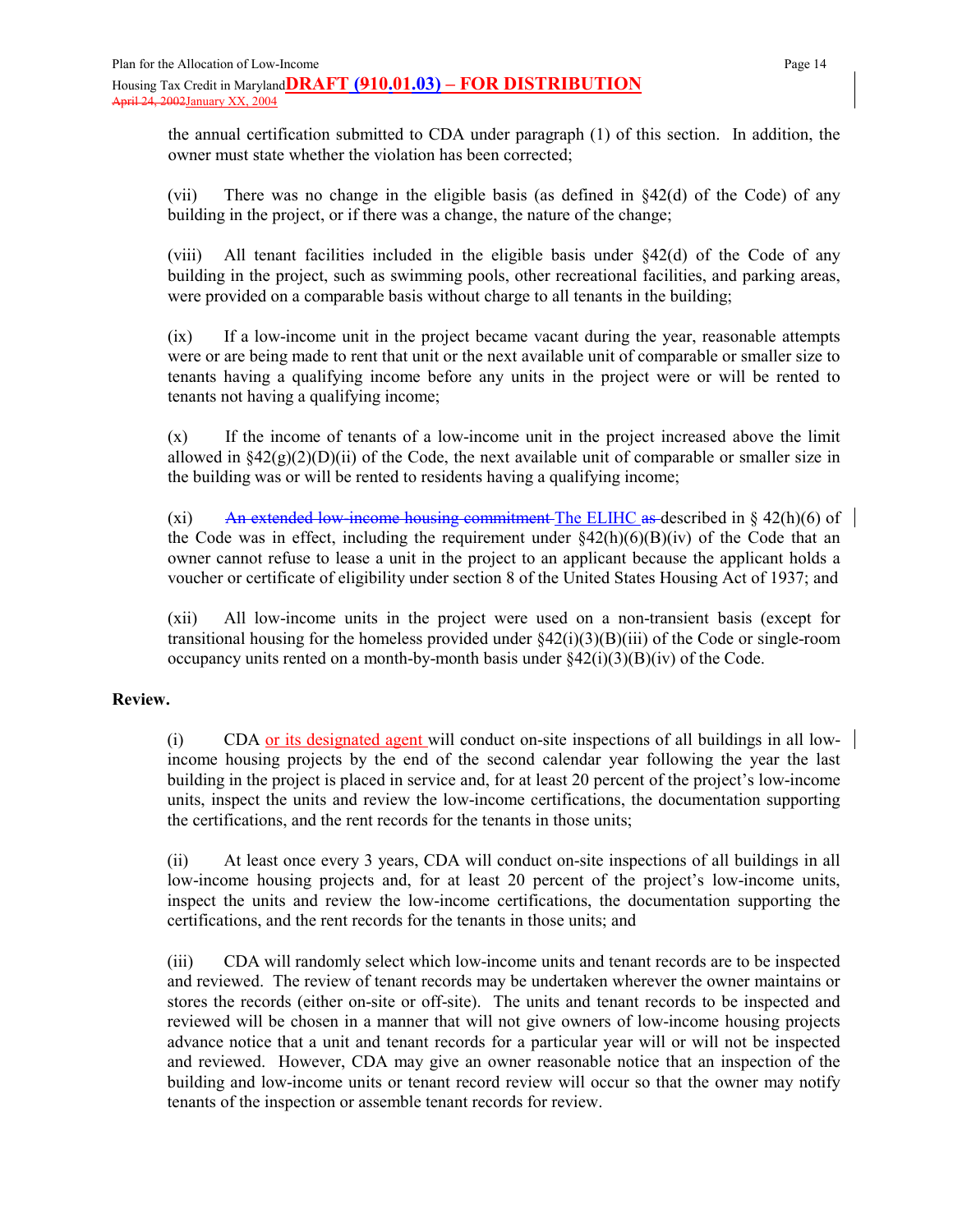(iv) At the sole discretion of CDA, the review of annual certifications may be waived for buildings of which 50% or more of the aggregate basis (taking into account the building and the land) is financed with the proceeds of tax-exempt bonds, if CDA has entered into an agreement with the tax-exempt bond issuer that requires the issuer to provide information concerning the income and rent of the tenents in the building. At its discretion, CDA may assume the accuracy of the information provided by the tax-exempt bond issuer without verification, or seek such additional verification as it deems appropriate. CDA will review the information and determine that the income limitation and rent restriction of  $\S42(g)(1)$  and (2) of the Code are met. If the information is not sufficient for CDA to make this determination, CDA will request the necessary additional rent and income information from the owner of the buildings. CDA will notify the owner of the project in writing if no evidence of noncompliance has been found.

(v) Buildings with 100 percent low-income occupancy may be eligible for a recertification waiver. The Regulations at While 26 CFR §1:42-5 of the Income Tax Regulations (the compliance monitoring regulations) require an annual income certification for each low-income tenant in a qualified low-income building, even for those low-income tenants in a 100 percent low-income building. <del>, and .. Furthermore, T</del>he rRegulations also require that the an owner keep prescribed records and maintain documents that support the accuracy of all tenant disclosures pursuant to the recertification. However, Section  $\frac{1}{2}(2)(8)(B)$  of the Internal Revenue Code provides that an owner of an eligible property may request a waiver from the annual tenant certification with verification (the "Waiver"). The Waiver does not This is not actually a waiver waives  $\theta$  f the income recertification, but instead  $\theta$  waives the documentation to support the recertification. Regardless of the Wwaiver, **supporting documentation must be obtained for all initial certifications for move-in**. This includes all new families moving into the building, even if moving from another building in the project. Eligible projects requesting the wWaiver of this recertification process may contact the Director, Rental Services Programs, at {\*\*markowski@dhcd.state.md.ustaxcredits@dhcd.state.md.us-- use the tax credit email address for consistency; see below\*\*} for more information.

(vi) A copy of the each executed 8609 with the accompanying Schedule A for every building in the project must accompany the submission of the owner's first year annual certification. CDA will separately report its compliance monitoring findings, if applicable, annually to the IRS on Form 8823, "Low-Income Housing Credit Agencies Report of Noncompliance or Building Disposition."

### ■ Inspection

(i) CDA has the right to perform an on-site inspection of any low-income housing project throughout the Extended Use Period applicable to the buildings in the project. This inspection provision is separate from any review of low-income certifications, supporting documents, and rent records.

(ii) **Inspection standard**. For the on-site inspections of buildings and low-income units required above, CDA will review any local health, safety, or building code violations reports or notices retained by the owner and will determine: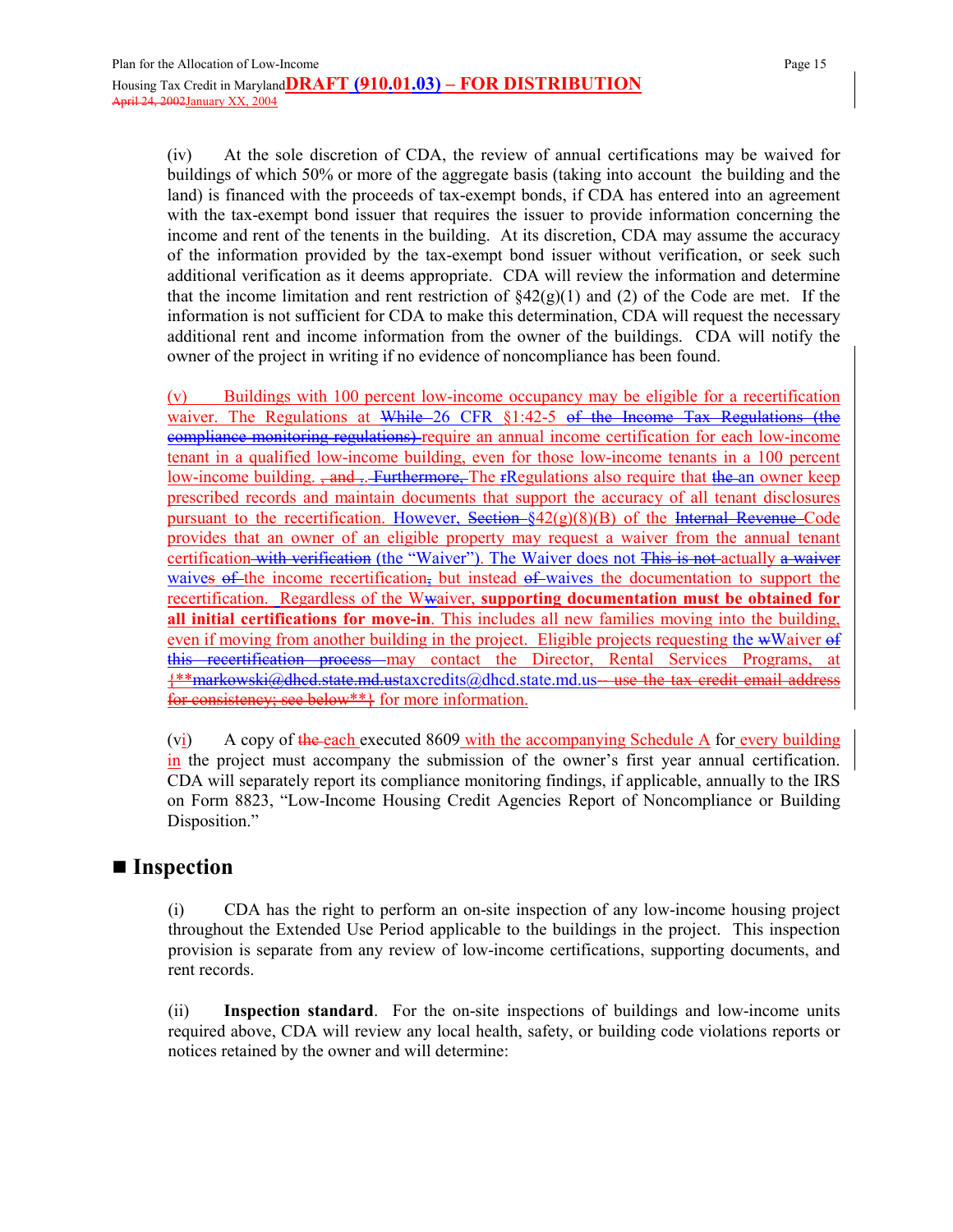- (a) Whether the buildings and units are suitable for occupancy, taking into account local health, safety, and building codes (or other habitability standards); or
- (b) Whether the buildings and units satisfy, as determined by CDA, the uniform physical condition standards for public housing established by HUD (24 CFR 5.703). The HUD physical condition standards do not supersede or preempt local health, safety, and building codes (the "Codes"). A low-income housing project under section 42 of the Code must continue to satisfy these CodeseCodescodes, and, if CDA becomes aware of any violation of these eCodeseodes, CDA will report the violation to the IRS. However, provided CDA determines by inspection that the HUD standards are met, CDA is not required to determine by inspection whether the project meets local health, safety, and building the eCodescodes.

## ■ Notification of Non-Compliance

**Notice to Owner.** CDA will provide prompt written notice to the owner of a low-income housing project if it does not receive the required annual certifications; does not receive all compliance monitoring fees when due; does not receive for compliance review any requested tenant income certifications, supporting documentation, or rent records; or discovers by inspection, review, or in some other manner that the project is not in compliance with the provisions of §42 or the Tax Credit Program. Each notice will specify a period (the "Correction Period"), not to exceed 90 days from the date of the notice, within which the owner must supply any missing certifications and bring the project into compliance with the provisions of §42 of the Code and the Tax Credit Program. CDA may extend the Correction Period for up to six months for good cause.

**Notice to Internal Revenue Service.** CDA will file Form 8823, "Low-Income Housing Credit Agencies Report of Noncompliance," with the IRS no later than 45 days after the end of the Correction Period and no earlier than the end of the Correction Period, whether or not the noncompliance or failure to certify is corrected. CDA will explain on Form 8823 the nature of the noncompliance or failure to certify and indicate whether the owner has corrected the noncompliance or failure to certify. Any change in either the applicable fraction or eligible basis that results in a decrease in the qualified basis of the project under  $§42(c)(1)(A)$  of the Code is noncompliance that must be reported to the IRS. If the noncompliance or failure to certify is corrected within 3 years after the end of the correction period, CDA will file Form 8823 with the IRS reporting the correction of the noncompliance or failure to certify.

## ■ Retention of Records by CDA

CDA will retain records of noncompliance or failure to certify for six years following CDA's filing of the related Form 8823. In all other cases, CDA will retain the certifications and records for three years from the end of the calendar year in which CDA receives them.

# **Compliance Monitoring Fees**

CDA shall charge an annual compliance-monitoring fee for all low-income housing projects of \$25.00 per income-restricted unit. The fee shall be applicable to all units in all new and existing low-income housing projects receiving Tax Credits. The fee will be charged on January 1 of each year for the preceding calendar year, commencing on January 1, 2002 for the calendar year beginning January 1,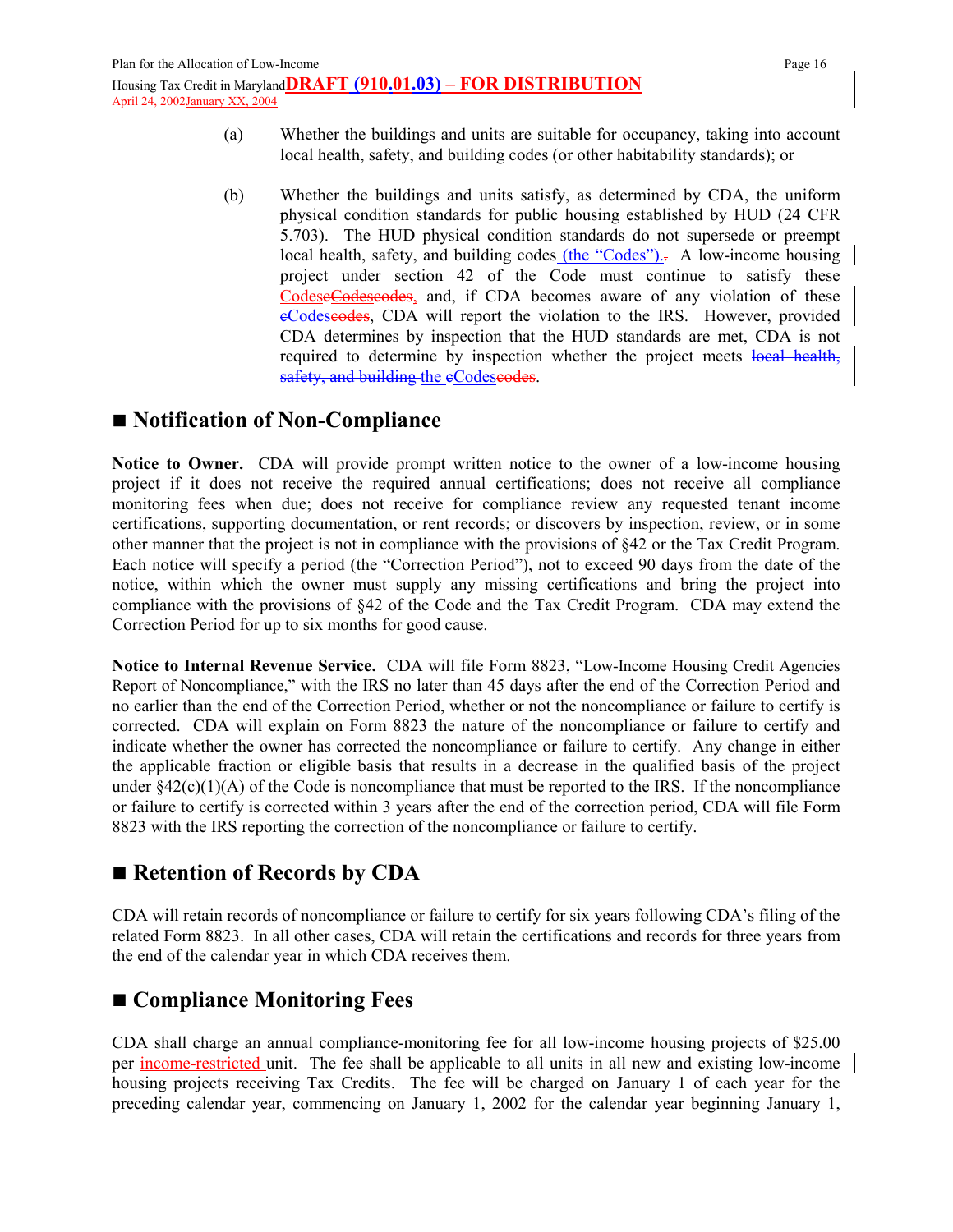2001. Fees may be adjusted at the discretion of CDA to cover increases in compliance monitoring expenses generally, or in the case of instances of noncompliance at a particular project, at such project.

# **Changes in Monitoring Procedures**

CDA reserves the right, without amending this Allocation PlanQualified Allocation Plan, to modify any and all compliance monitoring, reporting and notification procedures and requirements as necessary to comply with changes in applicable industry standards or federal law or regulations.

# **Miscellaneous**

## **Subsidy Layering Review**

HUD is required to undertake subsidy layering reviews of each project receiving HUD housing assistance to ensure that sponsors do not receive excessive government subsidies by combining HUD housing assistance with other forms of federal, State, or local assistance. For projects that combine HUD housing assistance with Tax Credits, HUD has delegated the subsidy layering review to CDA. HUD and CDA have entered into a Memorandum of Understanding ("MOU") governing the procedures that CDA must follow when undertaking the subsidy layering review. Generally, the fee limits for developers fee, overhead, builder's profit and other fee limits set forth in this Allocation PlanQualified Allocation Plan and the Program Guide will be applied by CDA in its subsidy layering review. Copies of the MOU are available from CDA upon request. CDA will complete the subsidy layering review for applicable projects after the sponsor and HUD submit relevant documentation for review. This information includes a copy of HUD's firm commitment and underwriting analysis, the sponsor's proposed development costs, and information concerning any syndication of the project. Specific documentation required by CDA includes those items referenced in HUD's guidelines and implementing instructions. CDA will undertake the subsidy layering review for each project after completion of HUD's and CDA's underwriting, if applicable. CDA will complete a second subsidy layering review at the time the IRS Form 8609 is issued for the project.

CDA reserves the right, without amending this Allocation PlanQualified Allocation Plan, to amend its subsidy layering procedures as necessary to comply with changes in applicable federal law or regulations, HUD guidelines or the MOU.

## ■ Correspondence and Submittals

All correspondence and submittals to be given to CDA pursuant to the Allocation PlanQualified Allocation Plan, for matters involving the application, reservation and allocation processes shall be in writing and sent or delivered to:

Community Development Administration Maryland Department of Housing and Community Development 100 Community Place Crownsville, Maryland 21032 Attention: Tax Credit Coordinator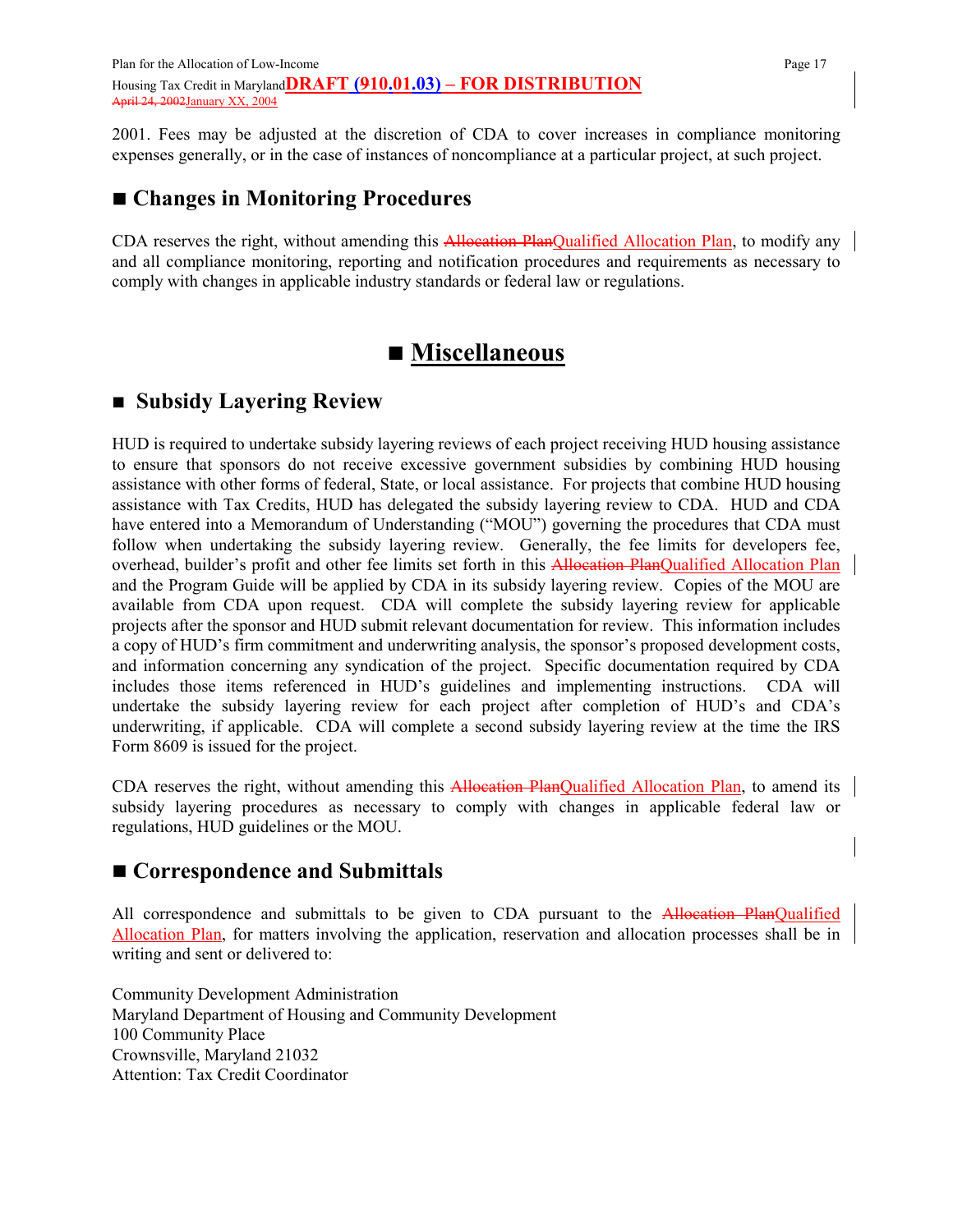All correspondence involving compliance should be submitted to the Director, Rental Service Programs, at the above address or in either case, by e-mail to **taxcredits@dhcd.state.md.us**.

# **Partial Invalidity**

If any provision of the Allocation PlanQualified Allocation Plan, or the application of the Allocation PlanQualified Allocation Plan to any person or circumstances, is found by a court to any extent to be invalid or unenforceable, the remainder of the Allocation PlanQualified Allocation Plan, or the application of that provision to persons or circumstances other than those with respect to which it is held invalid or unenforceable, shall not be affected. Each provision of the Allocation PlanQualified Allocation Plan shall be valid and enforceable to the fullest extent permitted under State or federal law.

## **Disclaimer**

In making an allocation of Tax Credits to an owner, CDA will determine, based solely on information submitted in the owner's application, that the low-income housing project, if completed as proposed in the application, will qualify for an allocation of Tax Credits. CDA will neither underwrite the project nor certify that any building in a project will actually meet the requirements necessary to qualify for Tax Credits. CDA will not perform any independent investigation as to the initial qualification of any building for Tax Credits and will not perform any subsequent investigation or otherwise monitor the project or any building for eligibility for Tax Credits in the future, except as required by law. CDA will make no representation concerning the eligibility of any building in a project for Tax Credits, the ability of any owner or investor in a project to use the Tax Credits, or the status of a project as a "qualified low-income housing project" as that term is defined under §42 of the Code. **The Internal Revenue Service is not bound by determinations made by CDA in the allocation of Tax Credits or the monitoring of project compliance.**

Neither CDA nor its officers, employees, agents, or representatives will bear any liability to any owner, investor, tenant, lender, or any other person or entity for any claim arising out of a project or the Tax Credit Program. The applicant, sponsor, developer, and owner of a project are not the agents of CDA and have no authority to act on behalf of or bind CDA or its officers, employees, agents, or representatives. This limitation of liability applies not only to matters related to the Tax Credit Program but also to any matter or claim involving the acquisition, development, financing, ownership, operation, or management of any building or project, including an applicant's, owner's, developer's, sponsor's, or any other party's failure to comply with any federal, state, or local environmental, labor, housing, employment discrimination, permitting, zoning, or land use law, regulation, or requirement.

No officer, employee, agent, or representative of CDA shall be personally liable in any matter arising out of the administration of the Tax Credit Program, including the undertakings or obligations set forth in the Allocation PlanQualified Allocation Plan or in any other document or agreement executed or delivered in conjunction with the Tax Credit Program.

**Lenders and investors should consult with their own tax or investment counsel to determine whether a project qualifies for Tax Credits, whether a lender on foreclosure or an investor may use the Tax Credits, and whether any project is commercially feasible.**